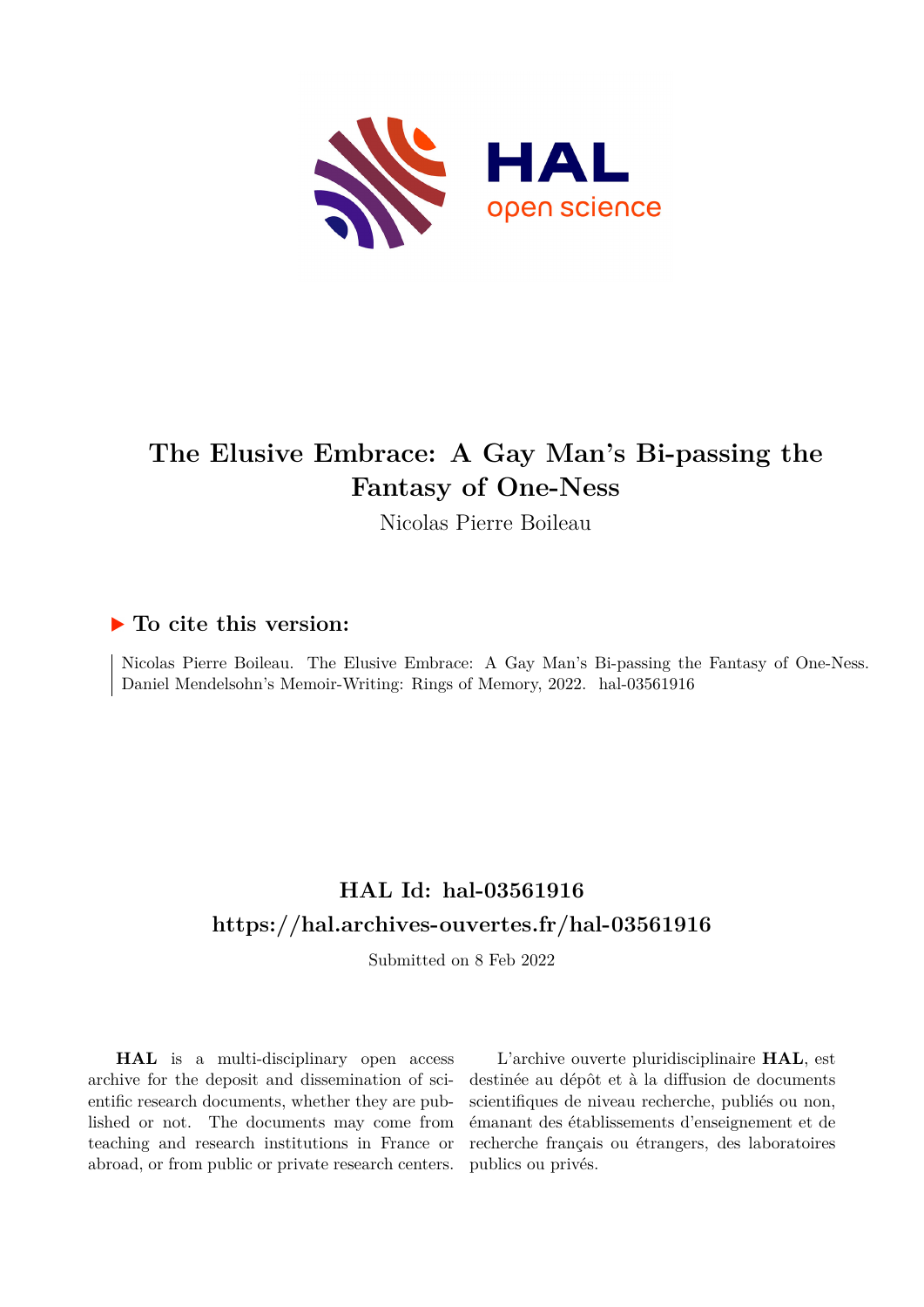*The Elusive Embrace*: A Gay Man's *Bi*-passing the Fantasy of Oneness Nicolas Pierre Boileau, LERMA, Aix-Marseille Univ, Aix-en-Provence

Daniel Mendelsohn's début memoir seemingly lays bare the most intimate part of his life: it opens on the account of his sex life as a gay man living in the centre of the City, while he leads a more conventional life raising a kid in the suburbs of New York. The promise (or pact?<sup>1</sup>) of the text is that Mendelsohn will tackle the "most interesting and yet always suspect topos in the ongoing debate about gay culture and identity," namely that "there is such a thing as 'gay identity' at all."<sup>2</sup> The focus on gay life is not followed up throughout, and will upon reflection sound more like a concession made to gay literature than the objective of the text *per se*: for the book is as much an essay on gay memoir writing as an account of the author's own personal, singular journey into his adult self. Mendelsohn is a self-confessed non-fiction writer<sup>3</sup> and the genre he chooses is connected to his attempts at interweaving stories of intimacy and personal reflections with abstract ideas revelatory of a background in Classicist studies, erudition and debate<sup>4</sup>. The text seems to lend itself to a queer interpretation because the author's partners are all male but the text reveals a tension with this version of identity, more than an adherence to it, in true analytical fashion. Yet, Mendelsohn resists the inclusion into queer identity or a queer literature as this inclusion is precisely put into question and constitutes the very organising principle of the text itself. The scenes of gay love that the text starts with can be ranged alongside a number of other illustrative elements that form part and parcel of what is indeed a larger quest of the origins–a series of repeated encounters with his own self-definition, in which his being gay is only one part of a more complex endorsement of an identity<sup>5</sup>-as revealed in his now repeated attempts to make sense of his own life story<sup>6</sup>. Therefore, if Mendelsohn himself challenges the very notion of a "gay identity," as the inverted commas in the quote above make only too obvious, he also challenges our vision of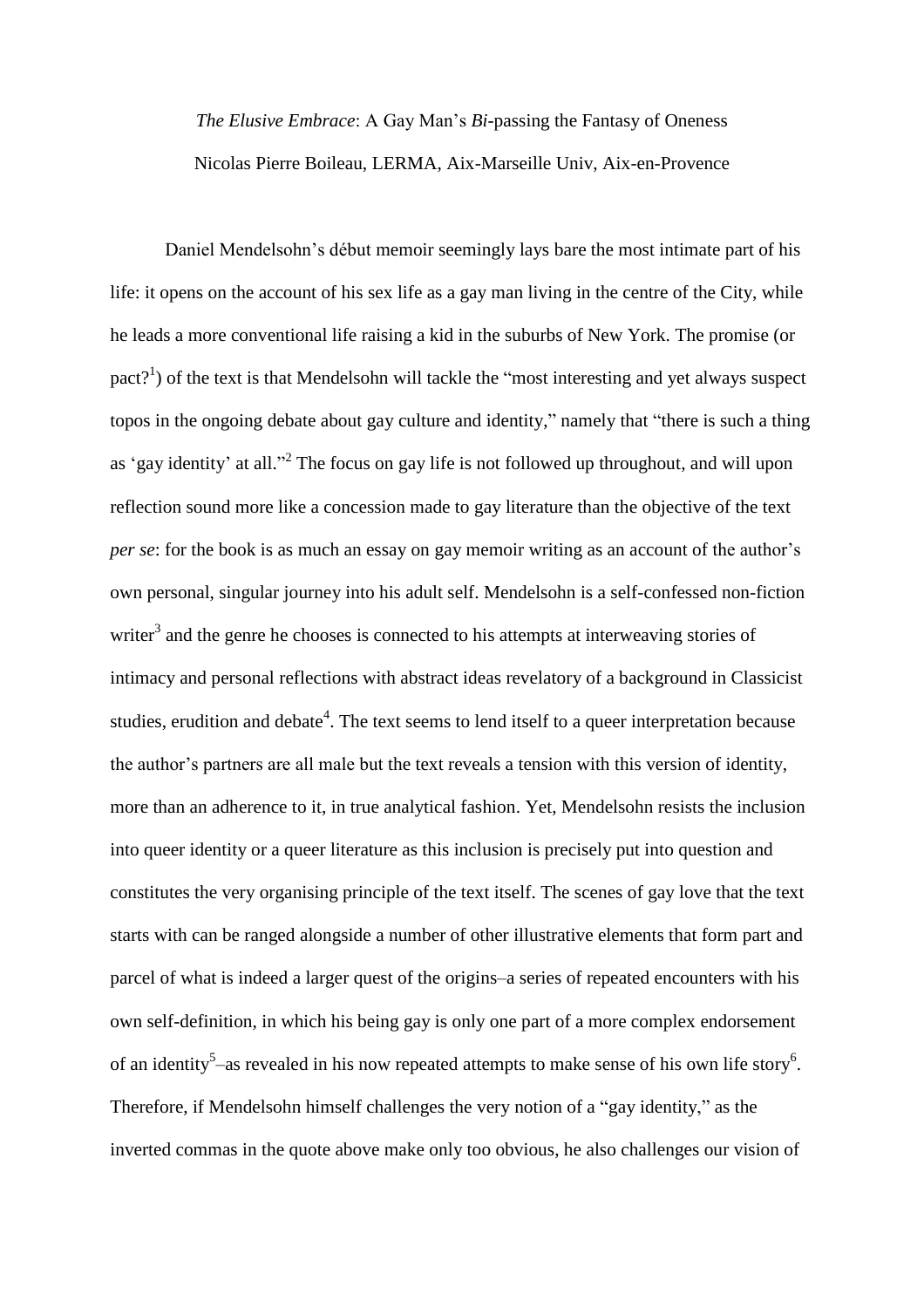love, sex and identity in their traditional acceptation as a desire for oneness and unity. He thus shows through his own life choices how the presence of an other that is not entirely reducible to the apparent signs of the subject's distinction can be located. He also criticises certain visions of identity, instead of embracing unquestioningly intersectionality, by questioning the possible hyphenation of the following characteristics: Jewish, Father, gay and Greek-American author.

This challenge to the way identity is sometimes construed is evoked in the very title. *The Elusive Embrace* cannot but refer to the tragic understanding of love as a failed, even if transiently successful, union towards harmony that works in mysterious ways, and which the author here tries to disentangle through the reconstruction of his own life. Placed within the context of defining sexual identity, it also very much evokes the well-known terms of an ongoing debate between psychoanalysis–which is accused of promoting a binary vision of sexual identities<sup>7</sup>-and gender theories-which are seen as negating the existence of unconscious drives that necessarily imply two sexes, or rather the existence of an other sex $^{8}$ . This debate will allow us to raise the question of whether, instead of grappling with his own gay-ness, Mendelsohn is indeed focused on homosexuality as a cultural injunction, a gendered reading of the text that signifies that where the word suggests love for the same, Mendelsohn reinstates the *other* of his own identity, so as to have it both ways, so to speak. This is why I want to look at the function of the number 2 in Mendelsohn's text, which is a gateway to his vision of love, union and identity formation, however elusive the embrace may turn out to be. It is a figure that immediately resonates with the notions of subjective division, split, and the way it challenges traditional visions of love as union<sup>9</sup>.

This paper shall therefore investigate how Mendelsohn's memoir offers a counterdiscourse to those who would like identity to be construed as one and the same. It will also be the opportunity to interrogate the notions of duality (the double, binary or division) that is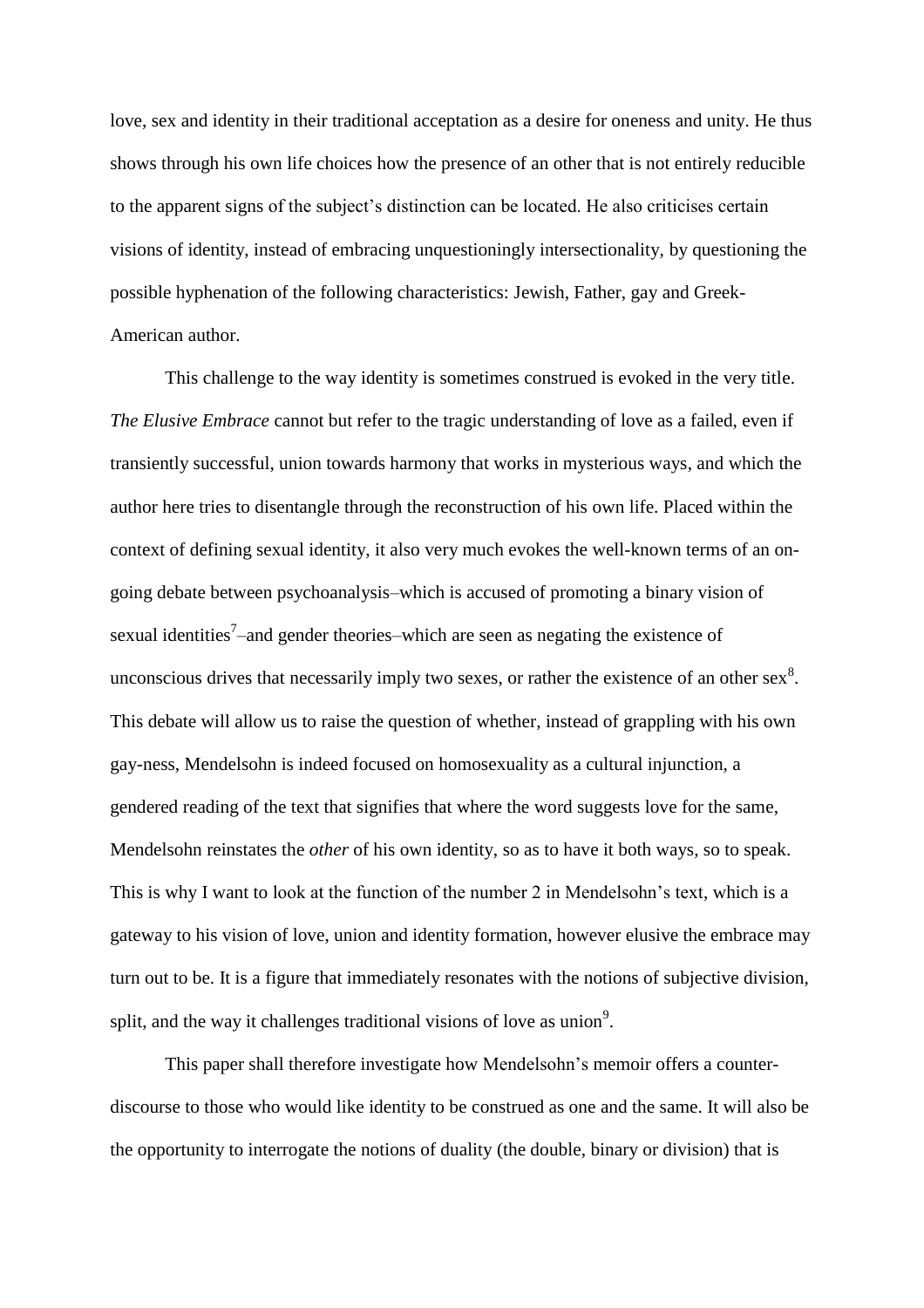central to psychoanalytical theory of sexual identity, because here, surprisingly in the doxa of queer thinking, these notions are not perceived as sources of a strict distribution of power relations and phallocentric thinking, but as ways for the embrace between the two halves of oneself to remain forever elusive: "I look at these men, who probably assume about me what I assume about them, and I think, No. Oh no. I'm not one of you."<sup>10</sup>

#### Division and Binaries

The text starts with the milestones of the "gayest enclave of the gayest city in the world" $^{11}$ : the author describes a 1980s' gay lifestyle based on cruising, promiscuity, camp aesthetics, pop consumerism and a fascination for the body. In that respect, it is interesting to note that the body of the others–the random people he sees around him or his partners–is a source of fascination but also the site of a reflection for Mendelsohn: his gay gaze is explained in the terms of difference, as if sexual preferences had narrative consequences and as if it was the from that vantage point that the author could be situated at the intersection of the two.

Because I am a gay man, and prefer to think of the hard flat strong bodies of other gay men, which seem to me always to a be a matter of protuberances and convexities, rather that the soft and mysterious bodies of women, it is not always an awareness I am comfortable with. I find myself trying to conquer my uneasiness by being clinical, by trying to think of how I might describe her body in writing.<sup>12</sup>

Time and again, male partners and passers-by are reified as bodies whose flesh and shapes are described for their physicality and their anonymity, reduced to built-up bodies of a certain type of gay culture. The analysis of the function of the body would deserve an article in itself as it is the site of resemblance as much dissemblance; it is animated as much as imagined; it is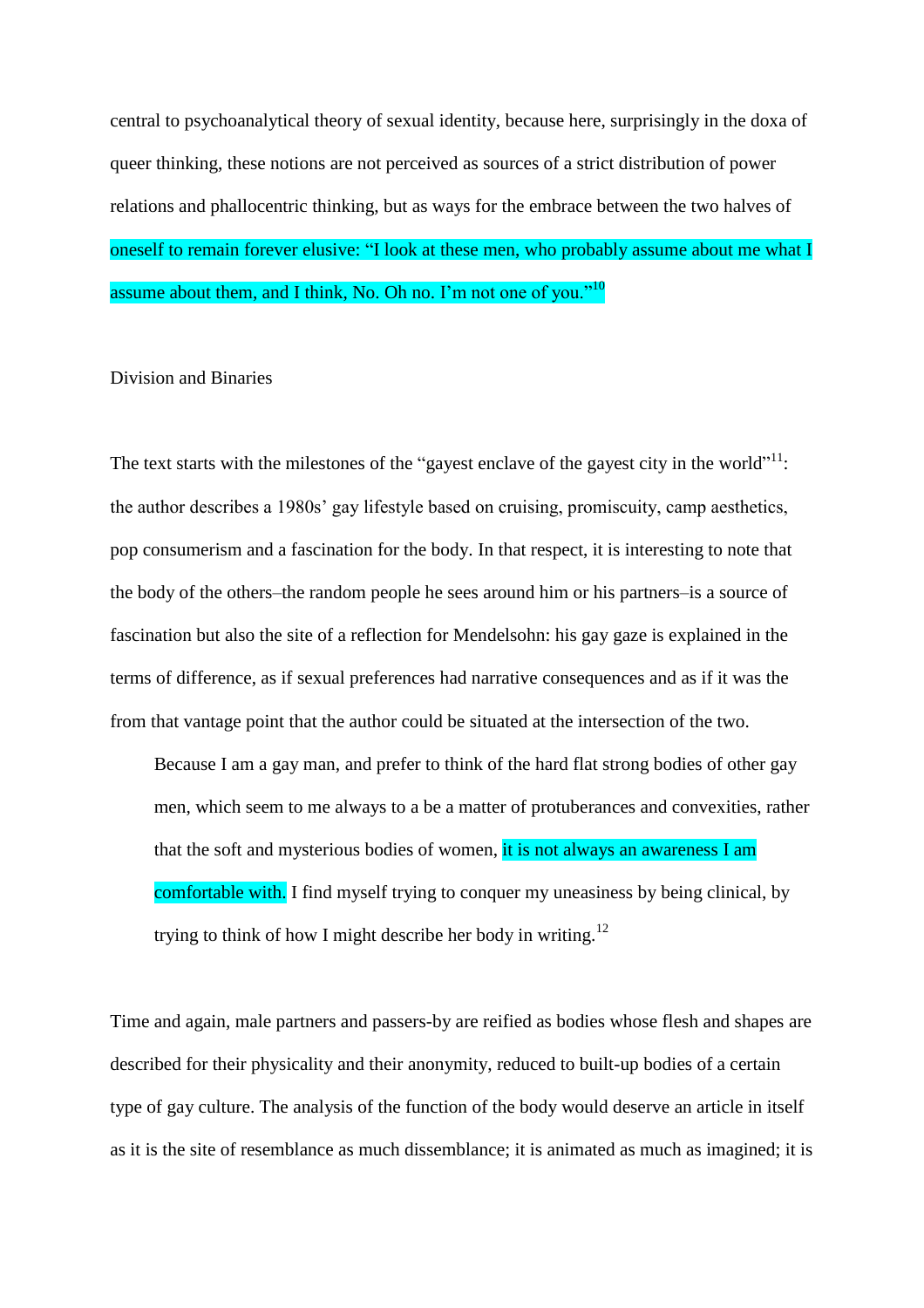the object of fascination and sarcasm<sup>13</sup>. However these outward signs of a camp way of life are observed rather than experienced and Mendelsohn's stance is very much that of the critic who observes from a distance, and not that of the memoirist. The author lays the emphasis on his dual belonging, which is another way for him to remain distant from these markers of gay lifestyle, and to structure an account that seems to progress logically rather chronologically, as perhaps would be more conventional for a "memoir."

The memoir opens on the notion of exclusion. Mendelsohn pictures himself as only a part-time gay city-dweller, or rather a city *flâneur* in a gay city centre: Mendelsohn takes the readers on a tour, inviting us to follow him in the simple grid of the American city pattern, perhaps therefore imagining a readership that is mainly straight and needing the tour guide, or gay but from less central places. The purpose of this visit is to establish that if he may be situated in the centre of gay life, he is not entirely attached to this identity. The division into two–places, lifestyles, occupations–is a structuring principle because the author seeks to track down the possibility of being "never wholly in a thing or place or experience,"<sup>14</sup> something which recalls Lacan's definition of the feminine position as "not whole" in relation to *jouissance* and which I shall return to in this article when addressing the "riddle" of identity<sup>15</sup>. If *The Elusive Embrace* is simply read as a memoir by a gay man, readers are likely to be disappointed. For the text never deals overtly with the gay cause without ever contributing to it. In fact, the acceptation of gay identity is never questioned and the "topos" he opts for bypasses most expected tropes: Mendelsohn lives in the centre of gay life and seems to raise none of the expected questions about this aspect of his identity. It could be expected for example that the memoir seeks to unravel the ways in which Mendelsohn became gay, but the coming-out moment is not recounted and the opening of the memoir could be regarded as precisely a way of placing the author as gay and therefore working out not his becoming so, but the impact of this on his own life choices. There is no reference to the secret and coming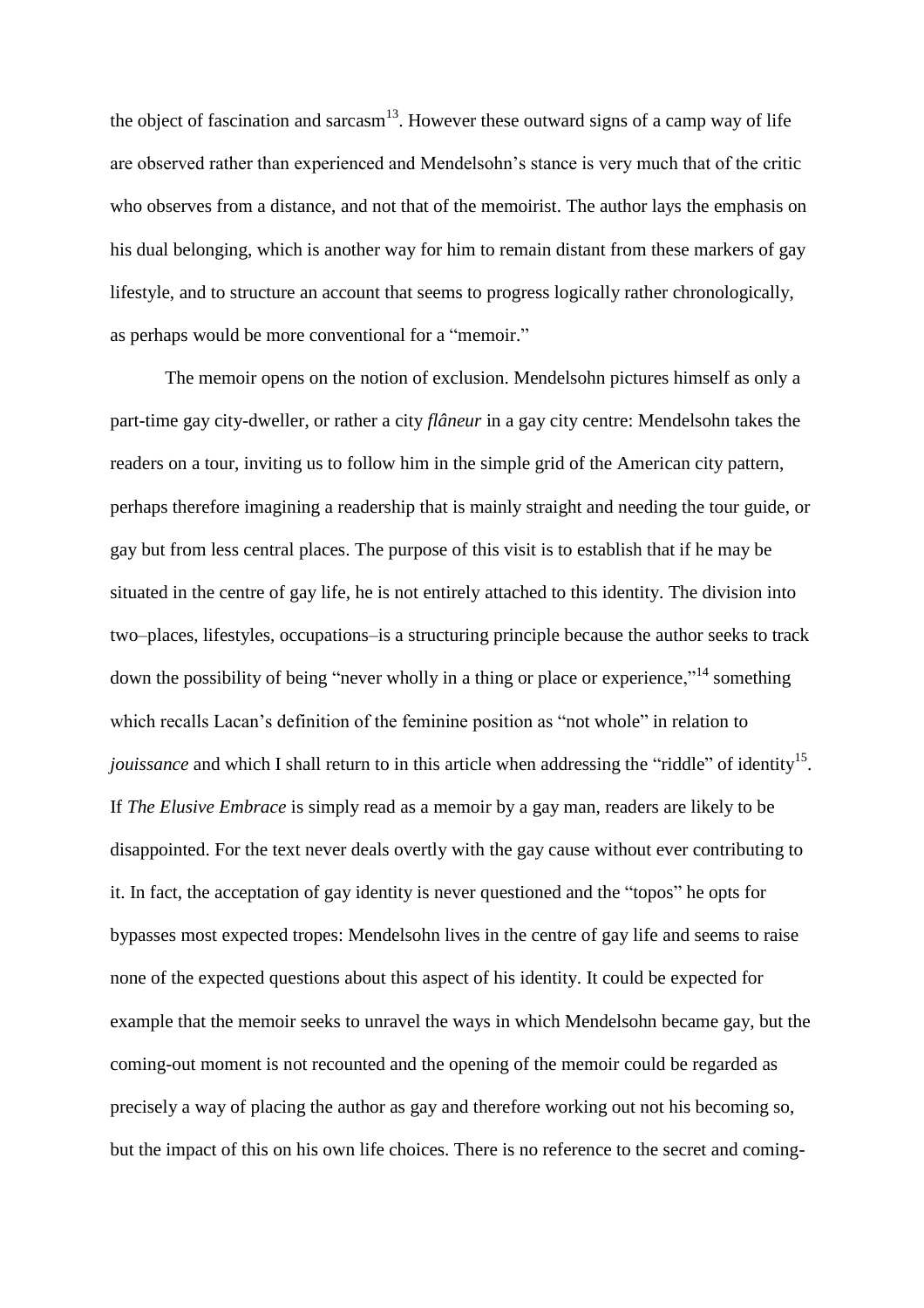out of his sexuality when he was a young boy, and the story of his first gay experiences is recounted for another purpose. The text takes it for granted that gay sex is commonly accepted and needs no disclaimer; it does not seem to have constituted a hindrance in the life of the boy; it is very tempting to read the memoir as if gayness was in fact a negligible aspect of the author's life. Thus, the text is written from the point of view of those that live in the "Village"<sup>16</sup>: the neighbourhood is a settlement of a newcomers who all share similar tastes and wishes, a place characterised by same-ness in practices, habits and tastes; and no heritage or past, something fairly ironic in an author's memoir. It is noticeable that after remembering the place where he grew up as one of "houses that are identical," he then imagines how other gay youths might have been tempted to dream of another place of conformity, as suggested in the use of an anaphoric expression: "Like me, they may."<sup>17</sup> The effect of the anaphora is to reproduce in the chiasmatic syntactical structure the parallel between himself and others, in a relationship that is said to be similar. Identity is thus grounded on identical presence and images, and random partners that are never turned into long-term relationships.

This is what Mendelsohn painstakingly deconstructs in the rest of his text, by placing himself in relation to the community as different: the openness about "cruising,"<sup>18</sup> a practice of promiscuous sex with random strangers met in the streets to that effect, shows that Mendelsohn is not interested in the acceptability of his choices or the look of others; what matters more, it seems, is the presence within this initial perfect picture of a gay man's odyssey in one of the most progressive cities in America, and surely in the world, of an other within: the straight-like life led in the suburbs which incidentally, Mendelsohn only fully discloses later in his account, despite the heavy stress laid on his "two geographies." The looming presence of a deferred otherness seems to indicate that the author's presence in this world is only partially conform.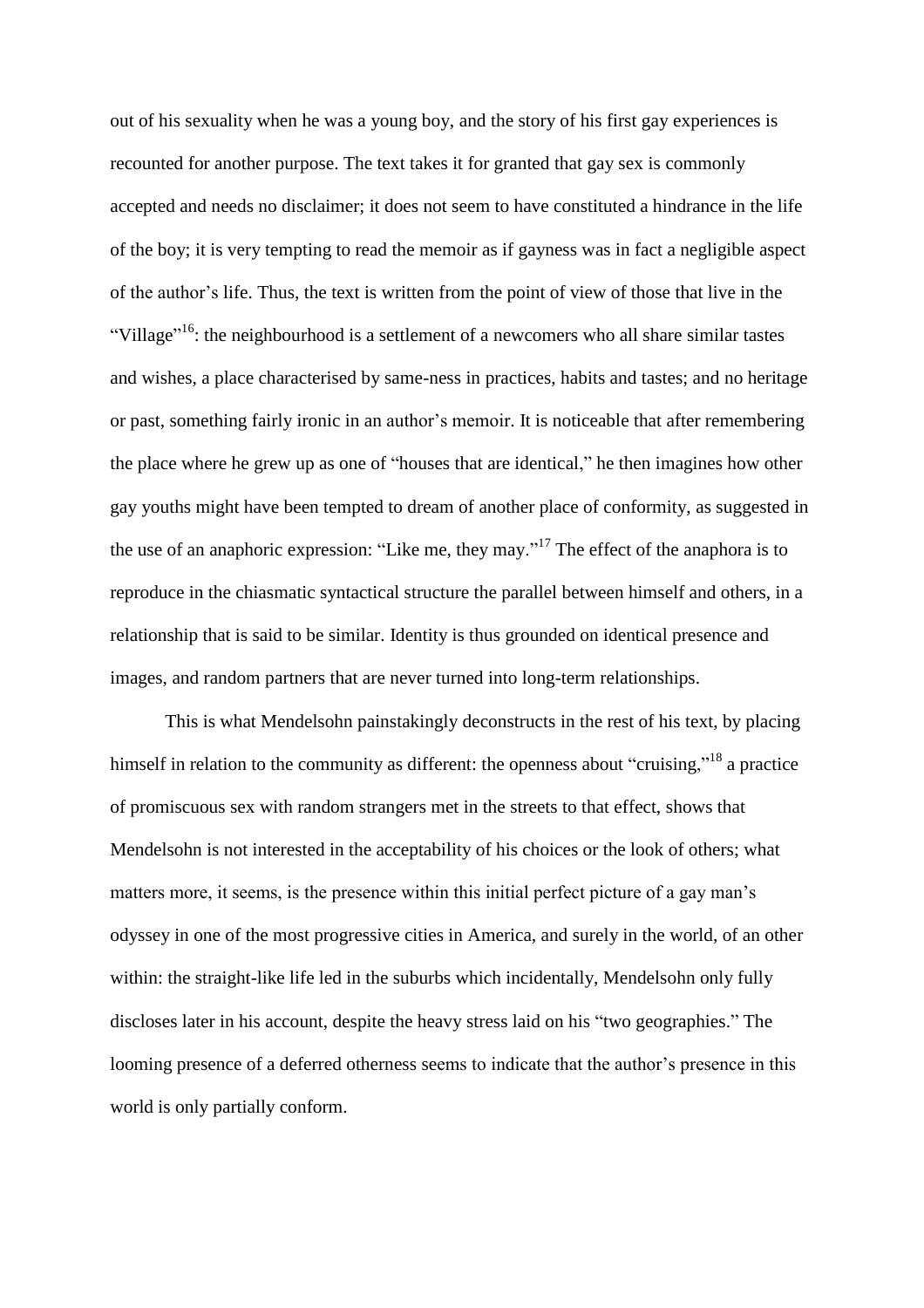Chelsea ultimately is viewed as a "ghetto"<sup>19</sup> of sameness, which young Daniel misreads as an injunction to oneness and which enables him to knot two aspects of his identity, gayness and Jewishness. In opposition, he defines himself as situated on the margins of this place and its identity. His approach is also slightly off the typical gay man he describes, as revealed by his attraction to a man based on his nose that "made me think that he could have been one of my Jewish relatives."<sup>20</sup> Instead of evoking the physical attraction of the stereotypical camp man of central New York, which he describes in the first pages of the memoir, Mendelsohn follows in the footsteps of Proust by showing that the sexual encounter is a moment of awakening about a more complex past, one that is not entirely contained in sexual normativity:

When I read *Swann's Way*, it wasn't any specific description of homosexual desire that touched me... but something much more general, the novel's description of unreciprocated desire and, above all, the astounding revelation, or perhaps confirmation, for me, that desire can't endure its own satisfaction.<sup>21</sup>

In his memoir, gay lifestyle is not told, or observed, but it is analysed, as if the narrator/ author wanted to remain aloof, remote, at a distance from its centre, if not its quintessence: the critic he claims he wanted to be when he started writing<sup>22</sup> and the critic he positions himself as when he asserts: "I am always writing as if everything has been over for two thousand years." <sup>23</sup> His own *bi*sexual life–gay when he is in the centre of the city and a surrogate father when he is in his suburban home–makes him reflect upon this ambivalence of sexual positions and upon notions of similarity, oneness and other "riddles" of identity.

#### Sameness as Difference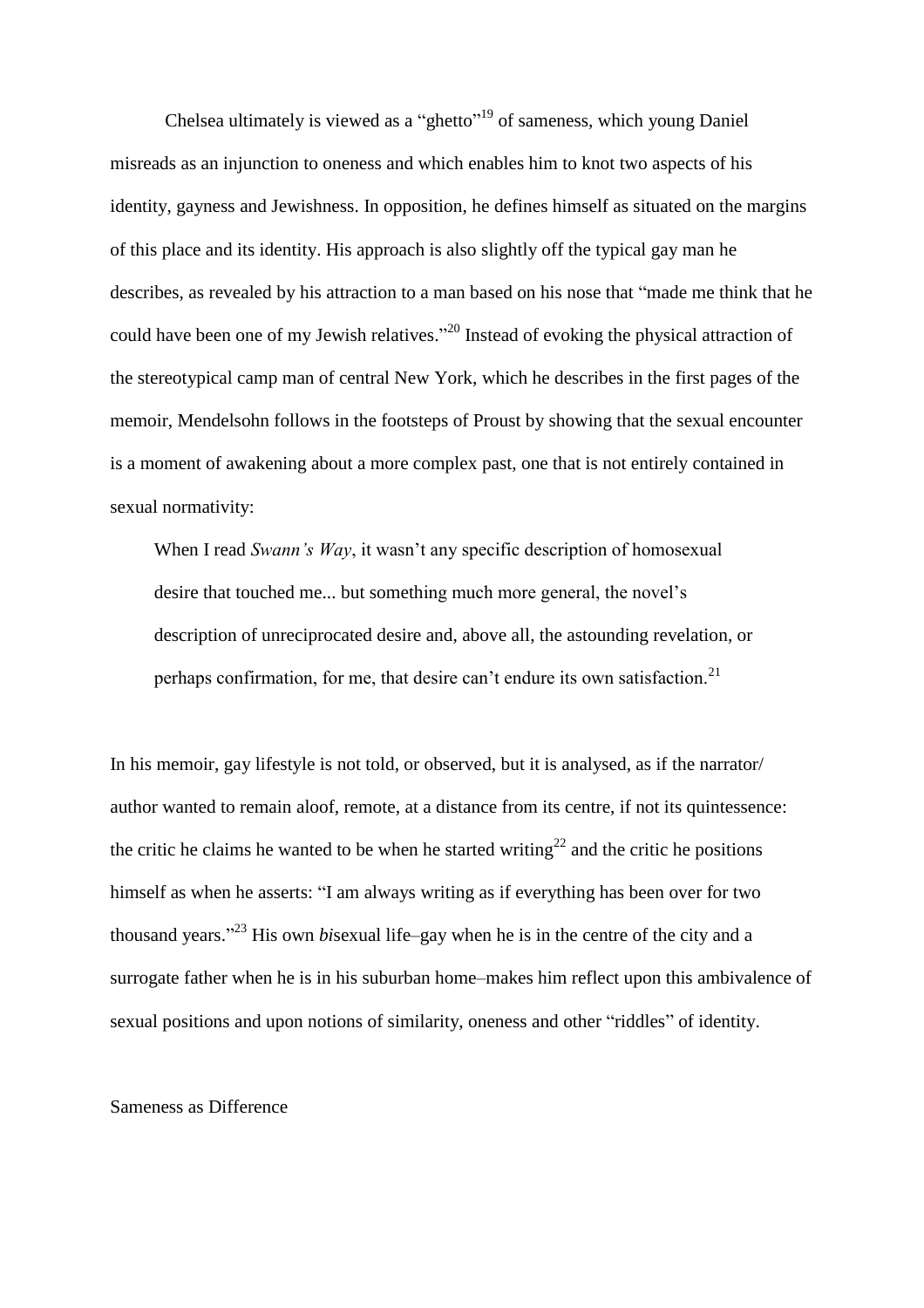If it is true that homosexuality has often been regarded as a psychological attraction for sameness, for an other that is alike, sometimes even to a fear of an Other that would precisely be dissimilar and frightening as a result, Mendelsohn's understanding of this identity is a search for an other–a very hetero-like attraction for men. It will escape nobody that although the text opens on cruising and promiscuous relationships, without ever suggesting that any of these random sex partners were ever around for more than intercourse, there are some landmarks of gay culture that Mendelsohn does not touch upon: some have noted the absence of a reference to the AIDS epidemic that on many levels was part and parcel of gay life in the end of the  $20<sup>th</sup>$  century; social interaction seems to be limited to his walking past gay bars, restaurants, clubs and back rooms; he does not seem to have a cult for his own body, despite his attraction to the perfection of other people's. Instead of this camp lifestyle that makes of Chelsea both a hotspot of gay culture and a limited version of it, it is his own trajectory towards the acceptation of gay love that he turns to, finding in his education the roots of a certain way of relating with the other, or embracing others, so to speak.

The queering of the memoir therefore stems from its non-conformity to the expectations one may have of a text that is overtly gay in a world that is predominantly heterosexual and patriarchal. Mendelsohn is well versed in queer theory, even if he does not quote anyone specifically in that field. Yet, he seems to disagree somehow with it: "queer ideology is a kind of Narcissus's tale, in which an important sameness keeps getting overlooked because of an insistence that there is only difference; while the 'assimilationist' creed reminds you of Echo's story, in which a crucial, perhaps irreducible difference gets covered over by an apparent sameness, a voice that seemed to be saying, 'I am you, I am you, I am you." $^{324}$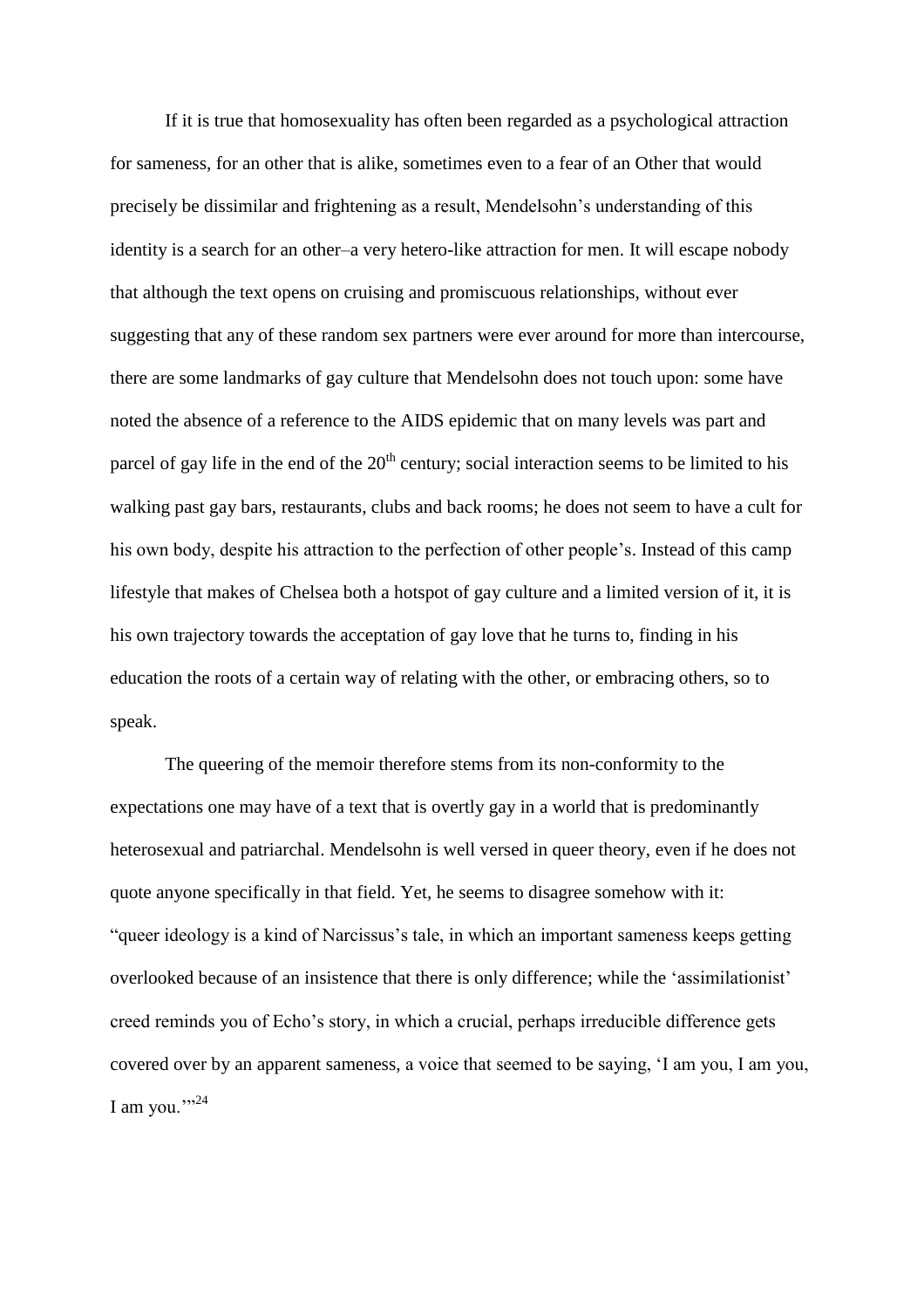The emphasis laid on division pervades the whole memoir as in this very unexpected assertion of identity in difference. When he tells how he came to the decision to go to university in the South, another example of these divisions that structure his life, the author underlines that the south is "hostile to Jews" but nothing is mentioned of an hostility to gay people, despite the fact that he clearly shows that his decision was linked to a boy he had a crush on. It gradually becomes clear that the building of his story revolves around that question of subjective division and the understanding of the articulation between difference and the same.

What is striking however is how the reminiscence of this episode –his first crush, as well as previous stories– is irretrievably the occasion for an analysis and a parallel with Greece and with its civilization at large. The graveyard scene for example is essentially presented as the first physical encounter between young Daniel and a young college boy, but Mendelsohn certainly does not revel in the details of gay sex, the difficulty of such an encounter, or the feelings they caused because he has other narratives to relate this to: Greek culture and texts. As he says, "clearly it was much earlier, before my taste for the classics or indeed for other men had budded–the two are intertwined in my mind, the pagan culture and the pagan acts–that I first knew the allure that clings to the histories of beauty and loss."<sup>25</sup> Gay culture and Greek texts are therefore intertwined, which is not unusual given the different practices of love in Greece, but these references are meant to refresh what's become topical in the question of gay identity, against which Mendelsohn seems to be very vocal. Again, harmony is achieved through the combination of difference rather than similarity, in a renewed observation of the division between two.

Thus his inclusion of Freud in the discussion of his memoir and in relation to the question of sameness is likely to infuriate many. It has become customary to regard Freud in America as, at best, a historical figure that modelled our way of thinking in the early days of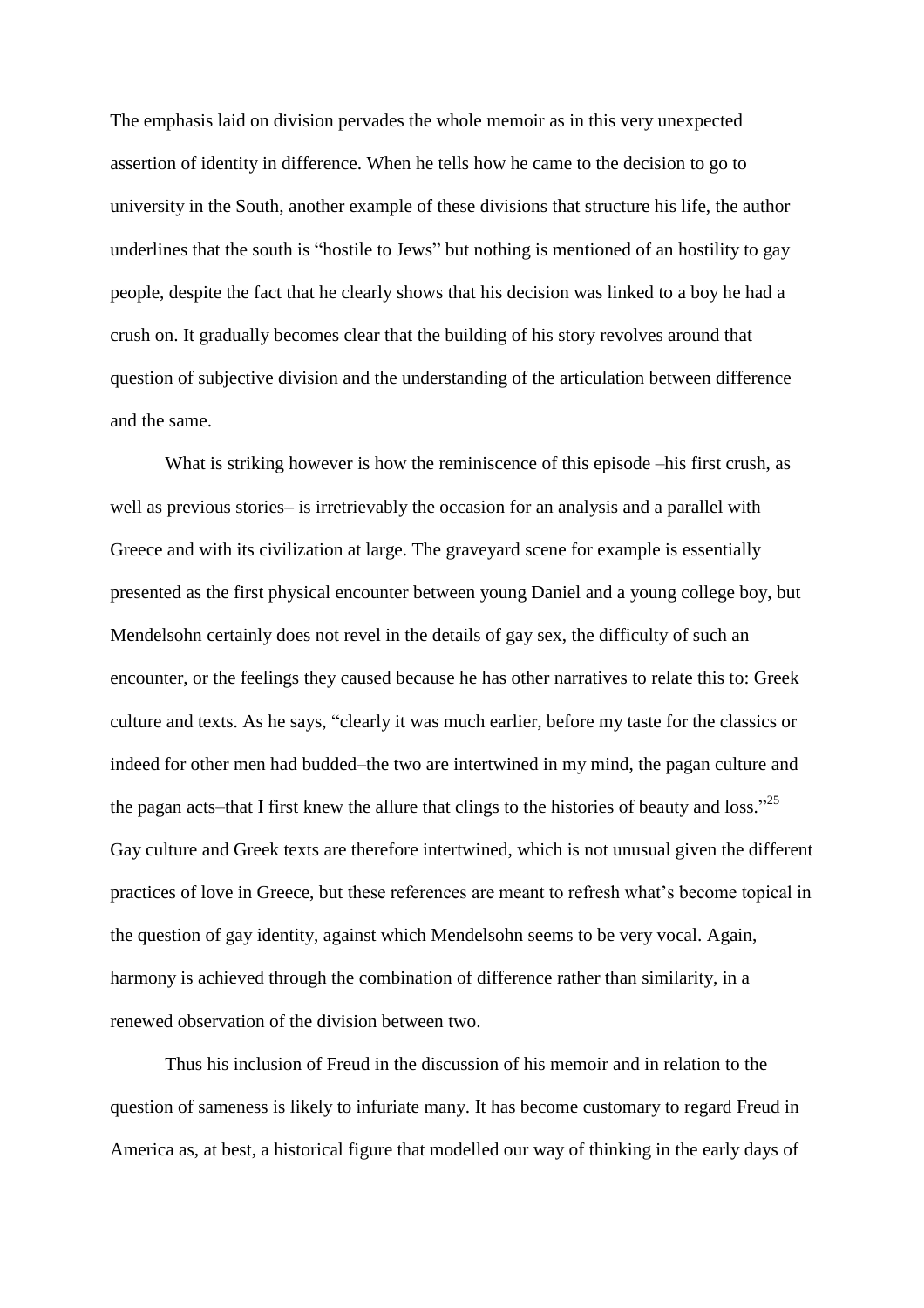the twentieth century and at worst a charlatan whose reflections were based on heteronormative, reductionist visions of mankind.<sup>26</sup> Queer theory in particular would like to make do without Freud, because this is another grand narrative associated with heteronormativity that queer theory refutes: Didier Eribon in France has repeatedly argued in favour of the necessity to stop referring to psychoanalysis, dedicating one of his books to this.<sup>27</sup> In his memoir, Mendelsohn does not quote any specific text and his reference to Freud's "narcissistic' model of male heterosexuality" as "inaccurate" is made in passing to reflect on the binary culture of those that are "ghettoized"<sup>28</sup>: Mendelsohn derives from the context of queerness to a more general reflection on the hyphenated culture of American people, raising doubts as to a perfect equilibrium between the two "parts" weigh more: "Can balance be maintained?"<sup>29</sup> All these examples serve one purpose, to question "that there is such a thing as 'gay identity' at all."<sup>30</sup> Before delving into Mendelsohn's understanding of this dualism, it is necessary to remember that Freud indeed posited the bisexuality of all people, a bisexuality that is only disturbed by the fate of the unconscious drives that inevitably lead to a choice of object. In his early elaborations, Freud tried to account for homosexuality by seeing it as a failure of the Oedipus stage: homosexual men are said to have been the ideal of their mother's love to the point that they cannot conceive of love outside the duplication of their own selves.<sup>31</sup> By referring to psychoanalysis and offering it as a discourse that queers, so to speak, the accepted vision of homosexuality, Mendelsohn takes on a form of brazenness in the current queer debate, and again excluded himself from the centre stage.

Queer theory has by now a long history and it would be as much of a shame to regard it as a monolithic school as people are wont to do with psychoanalysis: "Of course psychoanalysis does not exist."<sup>32</sup> However, one could certainly say that gender theory thinks of a way out of the binaries offered by heteronormativity, and has tried to fight the general tendency of earlier gender critics to reinforce, rather than suppress, the binary of two sexes or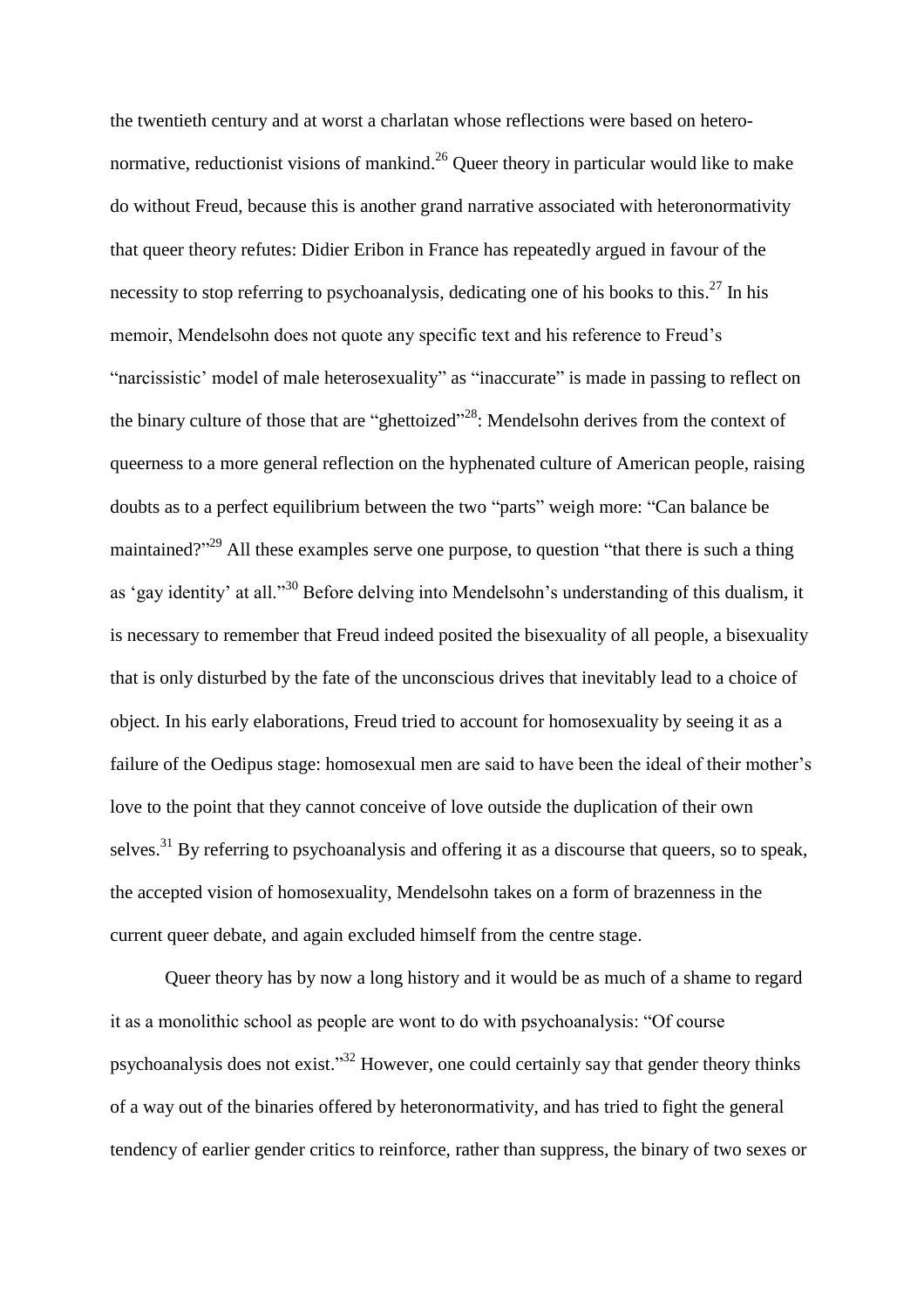genders,<sup>33</sup> instead of envisioning gender identity as plural, manifold, irreducible to the culturally constructed division between men and women, or the masculine and the feminine: "The Institution of a compulsory and naturalised heterosexuality requires and regulates gender as a binary relation in which the masculine term is differentiated from a feminine term."<sup>34</sup> From this moment onward, queer critics have tried to account for a reality that would no longer be relational, therefore not constituted on the duality or couple that heteronormativity is said to institutionalise. Jacques André underlines that this can be understood as the fundamental, essential fantasy of gender theory, or rather of its theorists: after discussing Butler's understanding and objection to Freud's concept of bisexuality, he highlights that Butler does not explicitly state that what she blames Freud for is "the nonrecognition of a homosexual desire which would owe nothing to anyone, or rather which would owe nothing to the *other* sex."<sup>35</sup> In other words, even homosexuality is concerned with an other, another sex, another gendered individual and sometimes, an other that causes anxiety even if only in the negative, as that which subjects do not want to account for.

Mendelsohn's memoir sits uncomfortably on the margins of this theoretical framework. It is indeed built on this paradox that while some pages testify to this narcissistic picture of gay culture where the Imaginary weighs heavily on people's lives, as reflected in their phallic bodies, bars and places, it is the realisation that none of this is good for the author that has prompted the account, because he is very much aware of a dialectics between the same and difference: "I thought I had to kill myself because I thought I had to be a thing, a man who could wholly possess the thing he wanted in a way that was continuous with who he was. And this, it was clear, was impossible."<sup>36</sup> This is a clear-sighted definition of Narcissism, because narcissism only works partly. It is therefore no coincidence that the author should turn to Ovid's version of Narcissus at the point when he criticises queer theory's allencompassing definition of sameness: "For the story of Echo is nothing if not a story about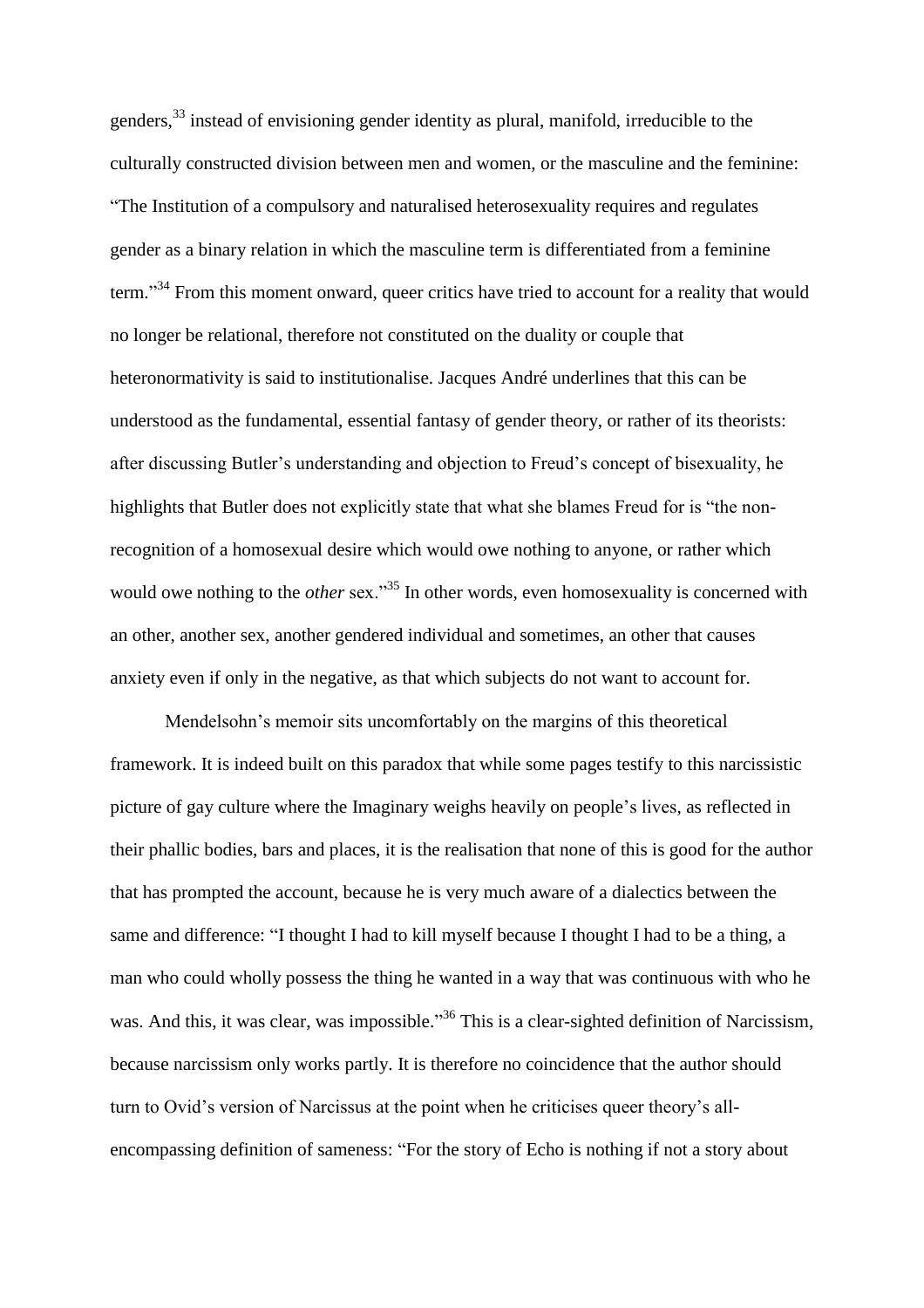difference mistaken for sameness."<sup>37</sup> It seems that this judgement applies to homosexual life as well. Mendelsohn's memoir is embedded with a story of difference which deconstructs the apparent sameness in the question of duality and the double (the couple?) of the self's relation to images.

#### Himself Beheld: Mirrors and Bodies vs One's Body

The second part of the memoir underlines Mendelsohn's foregrounding of plurality, which somehow gives an answer to the riddle of identity. The plural in "Multiplicities" almost is redundant as the meaning of the word would suffice to infer this notion of endless repetitions. Mendelsohn thus homes in his point that identity is indeed plural, varied, changing, but this discovery, he shows, originates in duality. In other words, his memoir shows that binaries are inescapable but they are not necessarily conducive to conformity or one norm only. He adds to the critical exploration of his past a literal, as well as more abstract, reflection: mirrors take centre stage and force us into another analysis of homo and auto-eroticism. The looking-glass this time foregrounds the scopic drive related to the image, that is to say the desire contained in the act of looking or rather of *be-holding*. Lacan has analysed the presence in the image reflected of a blind spot that corresponds to the structural place of the gaze as that which is ineffable and conveys the subject's desire<sup>38</sup>: "It is important to insist on the fact that the gaze is an object, because the illusion of the consciousness of seeing oneself seeing it often makes us overlook it and deludes us."<sup>39</sup> This is a complex aspect of Lacanian theory that is explained by Jean-Claude Maleval like this: as the Other precedes the subject, since everyone is born into a world that is already constituted, already organised by the law of language, the subject can be said to be built/ formed in a world that looks at him/her: the subject is an object of the gaze of the Other, before becoming a subject.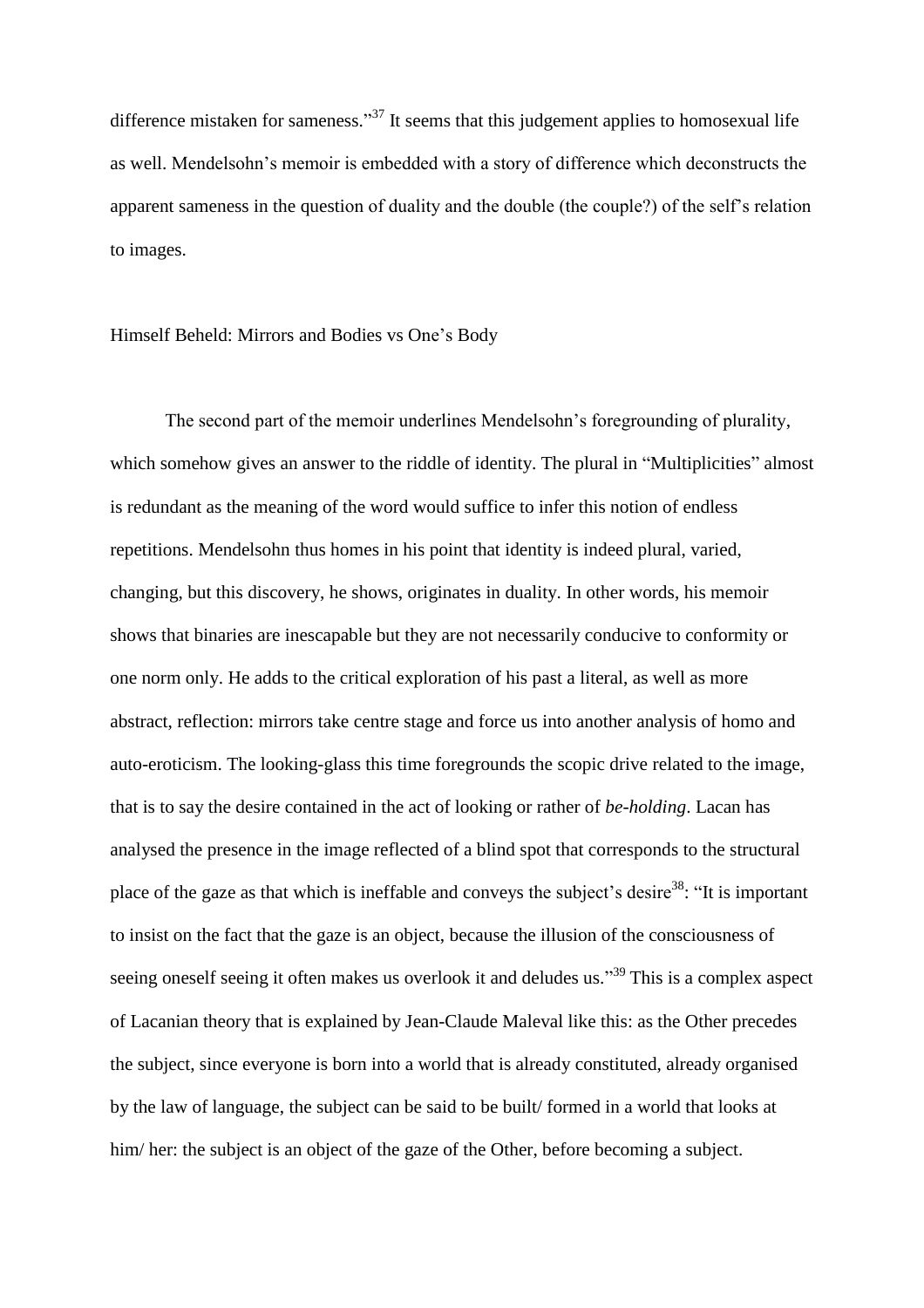Therefore there is a distinction to be made between the eye that sees and the gaze which is that by which the subject is being seen.<sup>40</sup> One may bear in mind that the etymology of behold, just like the French word *regarder*, refers to the act of holding, of possessing; thus beholding means transforming something into an object of the gaze. The second chapter of Mendelsohn's memoir places the looking-glass as a metaphor of lineage and heritage, a site of negotiation of life choices for the little boy he was, and ultimately as that which reveals a subjective position with regard to one's image: he thus compares his usage of it to that of his family members (father, grand-father, mother). The boy is said to observe various parts of his own body (never his body as a whole it seems) from various angles and he derives pleasure from the repetition of beholding the same body parts that become estranged and familiar in the serialisation of his image. His eyes interpret the world again, mixing experience and critical analysis: in the way his father, "the mathematician," ties his tie in the mirror, the young boy concludes that he "has been oblivious to the mirror and what it tells him," while he sees his mother as "rel[ying] on it."<sup>41</sup> Notwithstanding that these are assumptions that matter more in terms of how the boy builds his subjectivity in this truth, than for the absolute value of the interpretations that cannot be checked, the author comments:

But for the boy the mirror is something else altogether. He never thinks of what he sees there as a surface, but rather as something more like a door, as though the boy who stares back at him from the mirror's surface is in fact *behind* it,

somewhere else, someplace that has its own depth, its own reality. $42$ With this quote we are back in the two geographies that the memoir started with: the place of the other is the self itself, once separated from one's image. The looking-glass is a door open onto his desire as a child, a place of drives, impulses and desires. To use one of Freud's metaphors, the looking-glass is the other scene in which young Daniel reflects upon his subjective position, which is necessarily split between his sense of being and his self.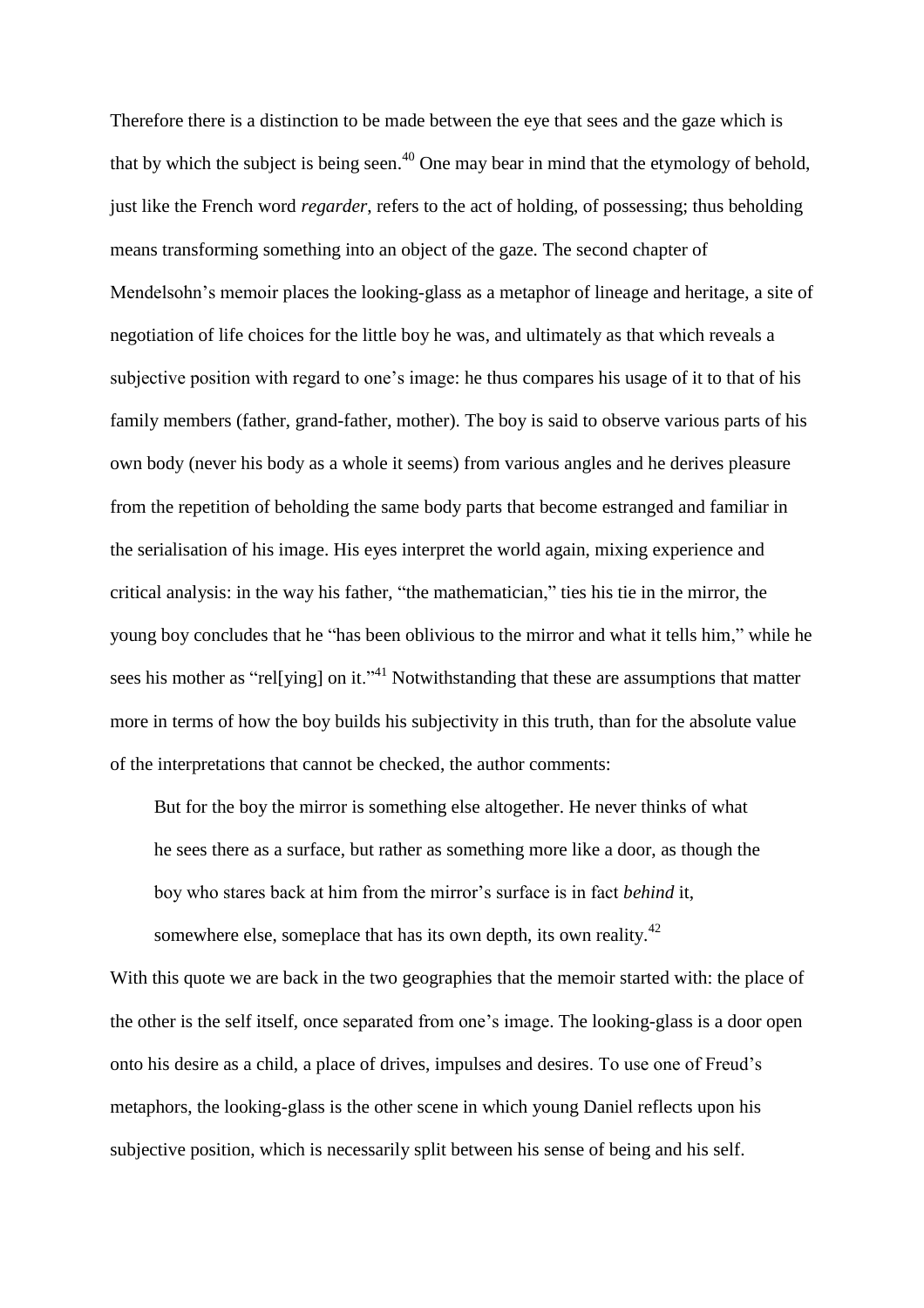The chapter also revolves around the anecdote of the chicken-pox. The author wants his body covered with chicken-pox spots in imitation of his brother. This is one example in a series of ways in which looking is an experience in existing and an occasion for analysis. The boy faints and when he "comes to, he cannot remember who he is."<sup>43</sup> The anecdote is interesting in its suggestion of existential if not ontological awakening, but it is made even more so by the wording which suggests that there would be a definite answer to the question, "who am I?" This is especially striking that at such an early age the boy discovers the question of who he is as already essentially marked by a lack, something missing even before it has been instated. The suspension of knowledge is solved when the image comes together again: "Everything is clearly amiss, and yet he senses that it will come right again – just as his features had, in the end, reassembled themselves into something recognizable, so would the rest of him."<sup>44</sup> The logic of the imaginary is at play here: a sense is articulated through the relation between the reflected image and the subject, who incidentally recalls the anecdote in the third person. This narrative choice acknowledges the absence of a constituted "I" in these early stages–the boy is 9!–, finds himself only when the mirror reflects him back. It is almost as if the looking-glass had designed a language of the self for Mendelsohn and could account for his reflective attitude, which tends to see in each and everything its separated double: "How delicious to play hooky from yourself. It can make you giddy, this staring into a corridor of mirrors and not knowing the identity of any of the infinity of boys who can, after all, do nothing but look back at you." 45

Because the reflection of his own self is one of mis-recognition or even lack of recognition, the author is tempted to delve deeper into the rift created by the identification to the image and the feeling of estrangement that is concomitantly felt. From a psychoanalytical point of view, the elevation of the looking-glass to the status of an operator of difference– between himself and others, but also the sign of the presence of an other within–seems to take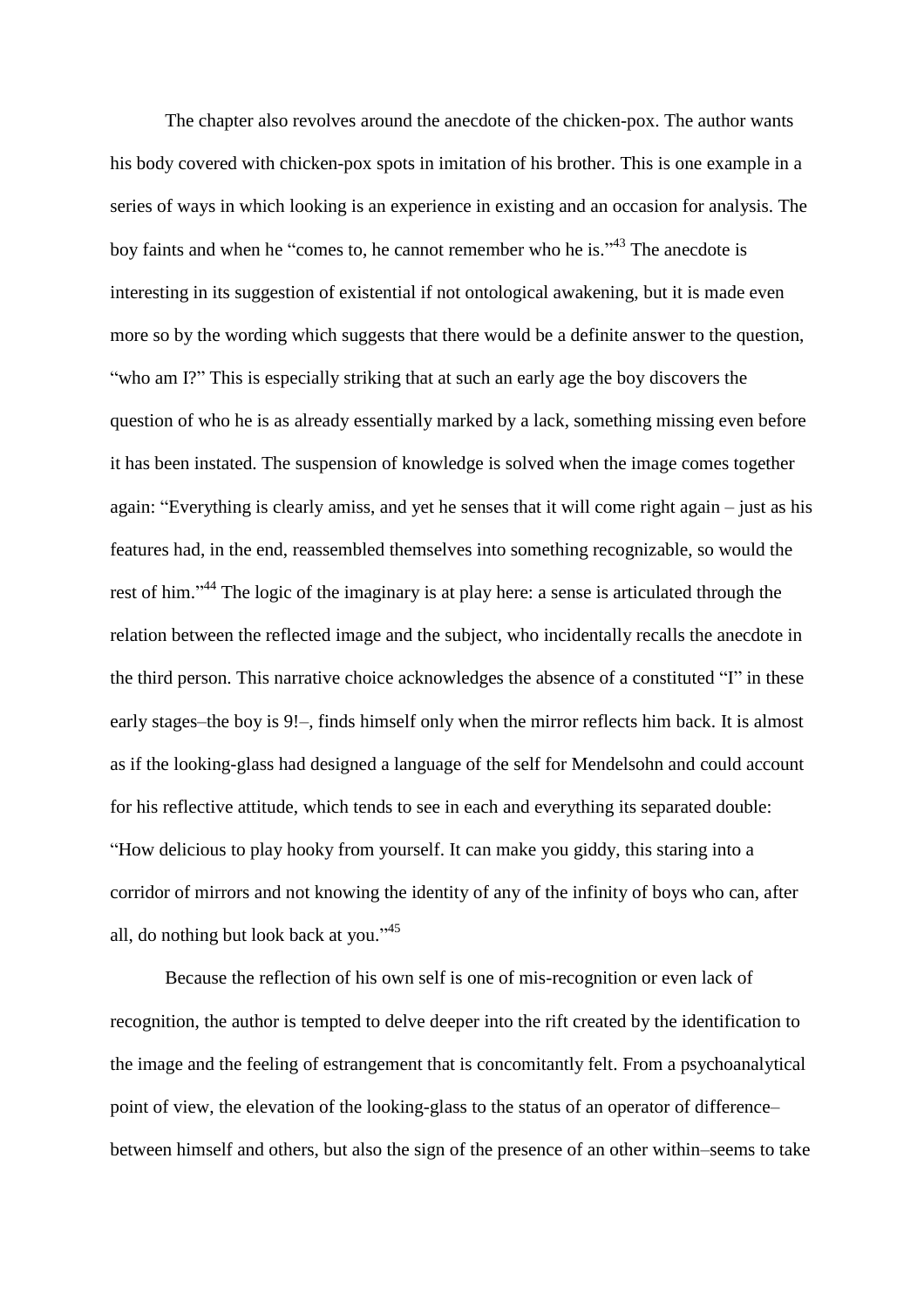the function of a symptom; it is that which orients the subject's desire, making him suffer in its repetition, and experience extreme bouts of pleasure for the compensation it offers to the ontological lack. The plural of the titles of each chapter gradually becomes coherent with a relentless insistence on repetition: from the random cruised men of his sex lives to the millions of people that form part of his communities, from the bodies of gay men in the Village to the various scenes in cemeteries, scenes repeat like images of the self, without necessarily giving the sense of a core of being. In the poem that immediately follows the looking-glass scenes, looking is once again central and Mendelsohn's conclusion reads:

So the mirror creates a mixed pleasures. On the one hand, it creates inexhaustible multiplicities, corridors-within-corridors filled with infinitely repeating images; and yet the images it offers are doomed to fail (with a kind of stunning exactitude) to do what they are supposed to do, whi*ch is to show you what you look like.*' (emphases mine)<sup>46</sup>

The conclusion returns to the question of Narcissus and its enigmatic meaning of being both resemblance and difference, a question with which Mendelsohn had started his account. He thus shows that a sense of self that heavily relies on external reflections, images and construction will inevitably fail to give more than an elusive sense of a solid anchorage of one's subjectivity. Images multiply all the more so as they fail to show the subject's desire which constitutes his/her core of being.<sup>47</sup>

Precisely, after turning to a description of his masturbatory practice, a form of autoeroticism that is not foreign to the psychoanalytical understanding of Narcissism, touching on the notions of drives and compulsions, Mendelsohn questions sameness as being the artificial (or rather illusory?) core of identity:

In my desire for men there is always repetition, the hunger for a return to something I first saw and wanted, which was itself a reminder of something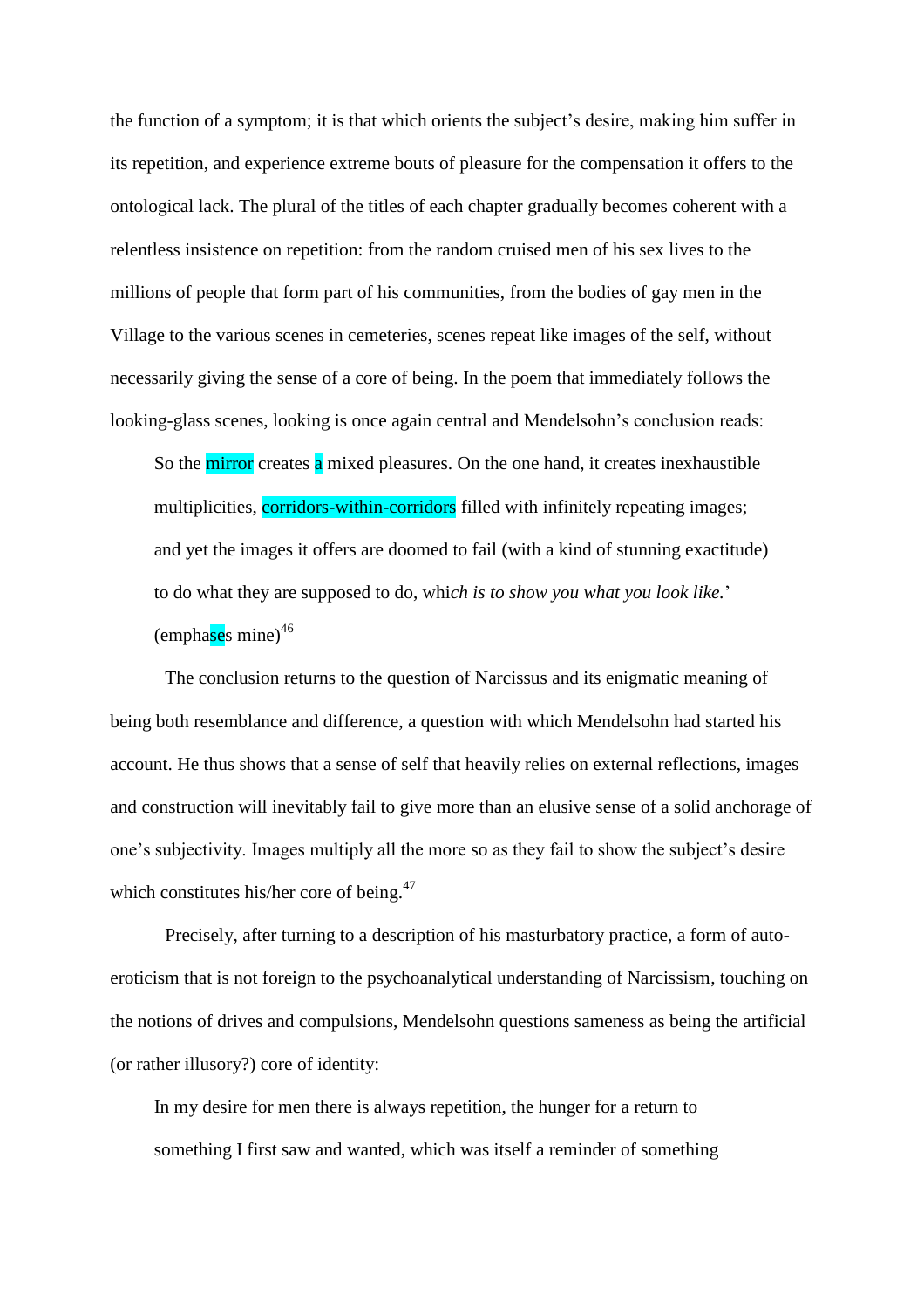earlier; this is how it is with boys who want other boys, the mirror placed before the other mirror, the infinite passage of sameness produced so many times it creates the illusion of multiplicity and choice, and finally of difference.<sup>48</sup>

Would repetition be something different from the notion of the same? Can we repeat with a difference or is repetition the relentless return of the same? The story of the author's coming out could therefore be tracked down as a moment of realisation that the self is multiple, where repetition seems to produce sameness. And this is what surprisingly sets him apart from both the gay community he lives in as he interprets it, and on the other hand his own father: "What is important in Chelsea is the same thing that was important for my mother's father: that everyone look the same, that they fit an undefined but readily identifiable template of beauty."<sup>49</sup>

Beauty and love, which are usually thought as central themes to Narcissism, are thus conceived as neither related to the notion of the same nor to the entirely different, but as a capacity to be split into two parts that elusively embrace: it seems that the title and first part of the memoir were misleading because the same is, in the text, turned into an instrument designed to highlight the presence of the other, the *men* and *de*, within each life: "Sex between men dissolves otherness into sameness, *men* into *de*, in a perfect suspension: there is nothing that either party does know about the other."<sup>50</sup> Mendelsohn finds in his knowledge of Greek language and in particular the use of *men* and *de<sup>51</sup>* –a combination of conjunctions that in Greek expresses alternation or oscillation in thought–a linguistic, elusive embrace that articulates a metaphor of identity and desire. The use of terms of logic relates the sexual act to his sublimated critical version, deciphering the logic at play behind the random sexual encounters that Mendelsohn lived as ways of being incorporated into a culture, and which he now sees as modes of finding a balance between his heritage and his impulses; his family injunctions and mysteries; his multiplicity and fear of sameness; etc. Mendelsohn's memoir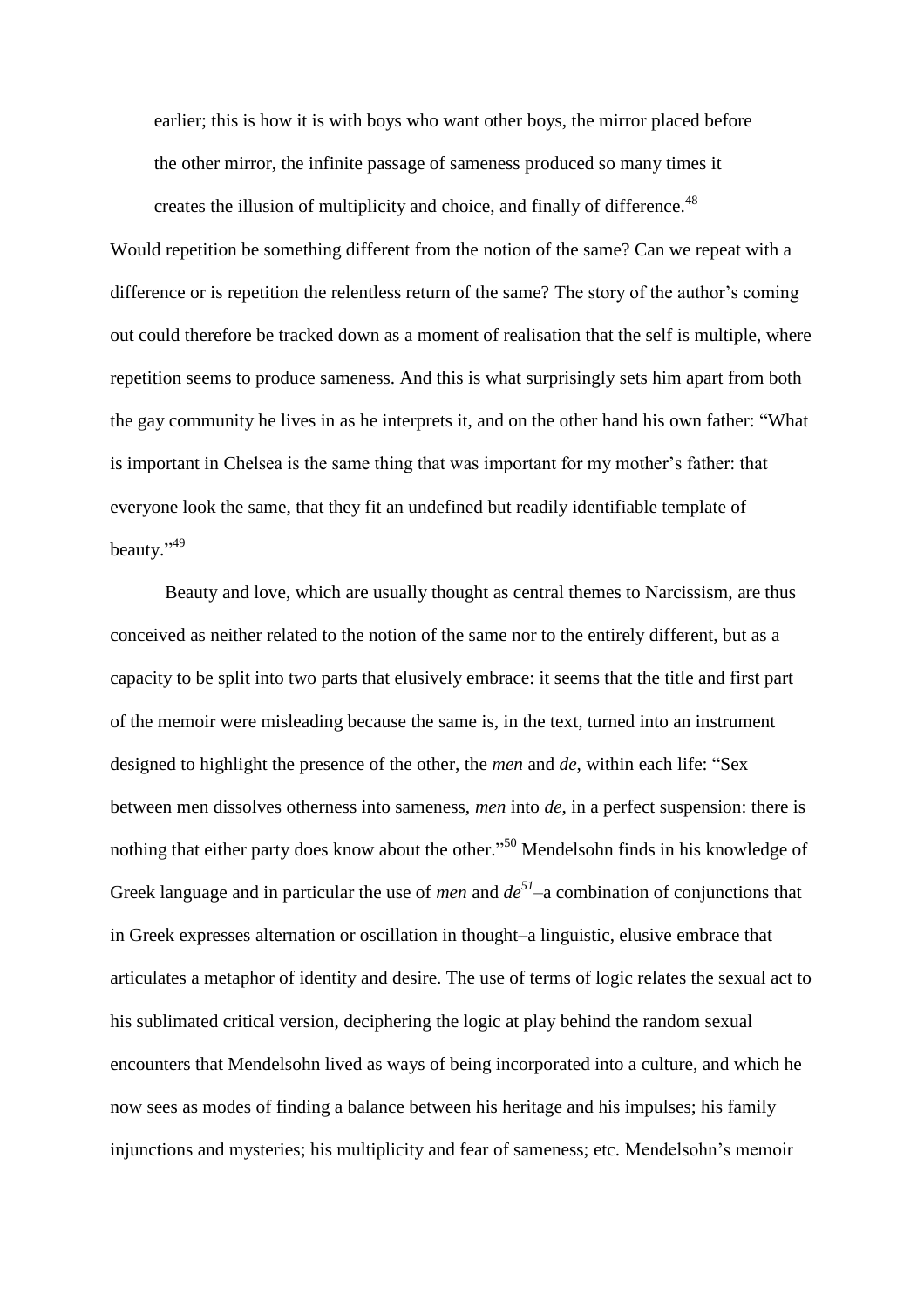could therefore be a way of seeking to witness the process of embracing the other behind the mask of sameness, a method that he advocates himself as being at the origin of his reflection upon identity and as having emerged from practice:

And at the same time that I was unconsciously pursuing the figure of my dead and beautiful Jewess in pagan texts transmitted first by Alexandrian scholars and then by Greek Orthodox monks, I'd begun writing about gay culture, too, and so would spend a great deal of time looking at images of, and reading texts by and about, young people, mostly men, who had died to soon.<sup>52</sup>

Conclusion: "We're always two things at once."<sup>53</sup>

In this memoir, no critical analysis seems to exhaust the author's questioning of the nature of the self he intends to portray, even before this self comes into full view. One thing that is certain is that gayness is not envisaged as a plea for oneness, but a revelation that oneness is an illusion that repetition alone gives a sense of. The first line of the memoir resonates with such an approach. Reminding us of "For a long time I went to bed early" that opens *Remembrance of Things Past*, the Proustian phrase: "For a long time I have lived in two places<sup>"54</sup> creates a chamber of echoes, like in Narcissus' story, in which the voice of the author constantly seems to take pride in sidestepping our best intentions at making his life cohere. It is as if the repetition inscribed within the expression only gave way to otherness, rather than sameness. Mendelsohn thereby combines critical discourse and practice. As an opening warning that identity was wrongfully perceived as a notion that could be reduced to symbols and approached logically, Mendelsohn writes: "In many ways we are a city of people who prefer numbers to names."<sup>55</sup> He therefore underlines the logic at play in ciphering the world, connecting it to a logic that anyone in search of an identity would obviously regard as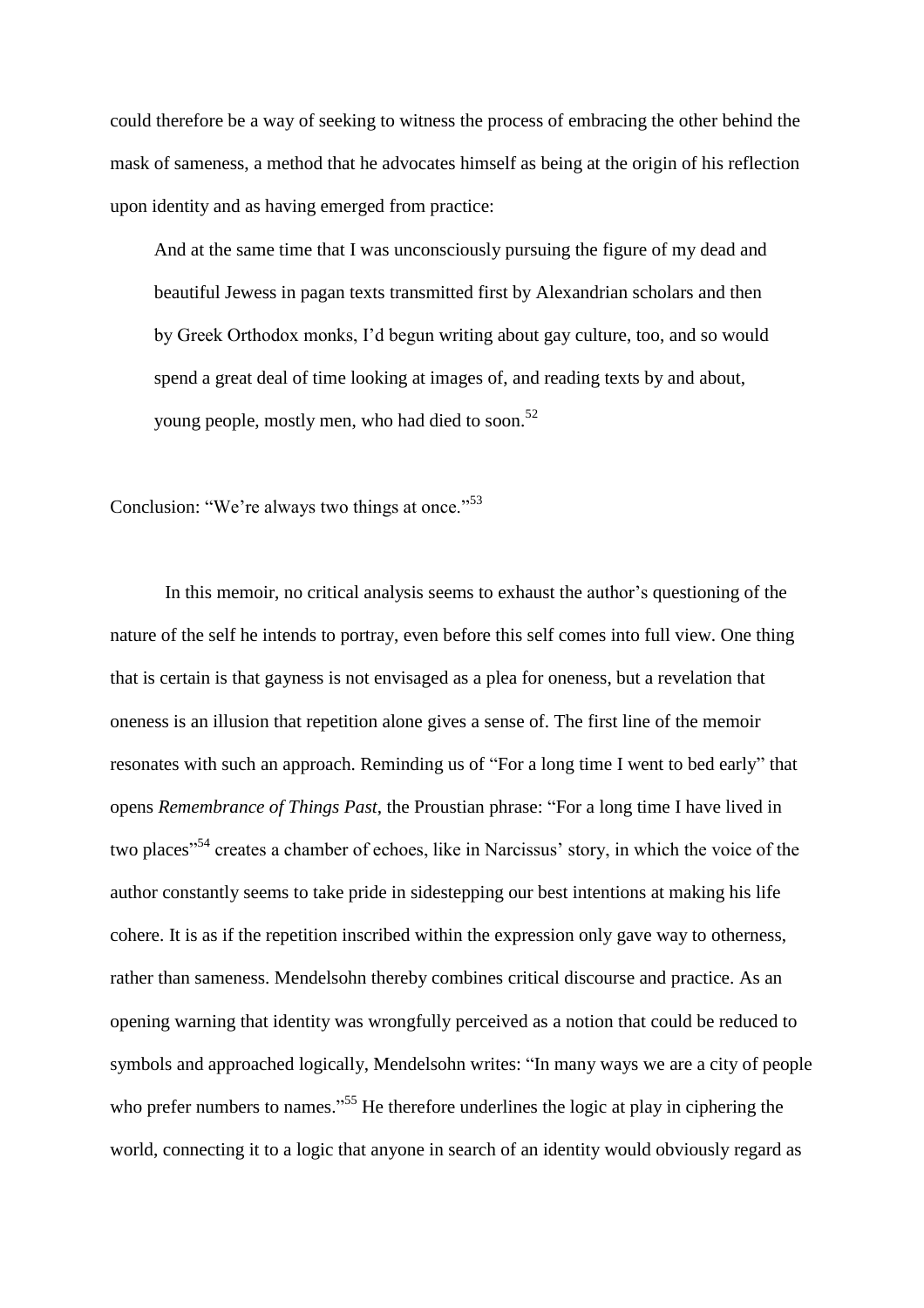a deceptive method: the name, like the letters of the writer, is that which has no referent and founds a logic of deception and differed meaning. Language equivocates where numbers account for a reality that would be circumscribed and rational.

Logic and identity are intermingled in a way that somehow defines Mendelsohn's trajectory as an author, reverting and borrowing from his analyses of the grand narratives life lessons about his own choices. Reading the memoir from the perspective of this number two that he sets up as a starting-point of his reflection upon his life choices, one gradually understands that it enables him to play on the multiple choices between other and sameness this number offers instead of following in the footsteps of theories that might claim the number two to be entrapping or a sign of a binary structure that cripples the individual. Countering these discourses, Mendelsohn suggests that each of us is in fact made multiple or multi-faceted thanks to the paradox within, which is not abolished, even in those that seek sameness: "A reflection is irresistible because it is a paradox: an opposite that is the same, an other that is also clearly yourself."<sup>56</sup> He is therefore a paradoxical author, both memoiralist and essayist, both classic and contemporary, both direct and indirect, situated both at the centre of gay and straight lives, therefore marginal to both gay and straight lifestyles: "And even here, in trying to articulate this error, I find that I can't help rewriting to the *men* and *de*  of my own identity."<sup>57</sup> The logic he uncovers for his own desire is a logic of supplementation rather than harmony, a sort of dialectic that two conjunctions from the Greek language and used in academic demonstrations, resolves in a way, by becoming master-signifiers of his life choices and route. Thereby Mendelsohn testifies to the possibility of queering the queer narrative itself by refusing any pre-conceived or pre-reflected discourse on his identity and showing how subjects define their identity in their living on the edges of norms: "You find a way to compromise. [...] You find the spaces in between, and you live."<sup>58</sup> In so doing, Mendelsohn constructs a narrative in which ultimately, the sexual partners are but random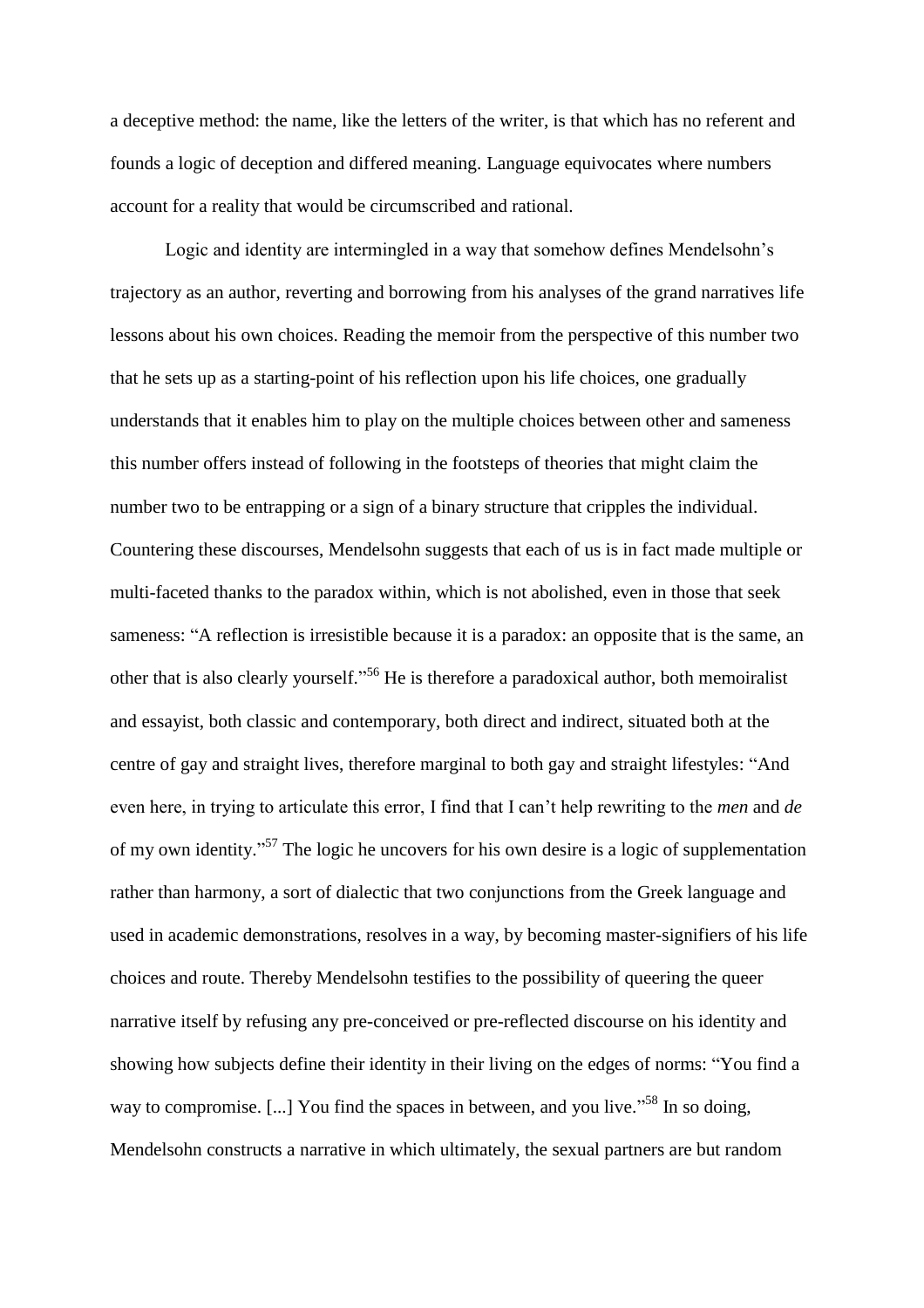strangers for the construction of the self as itself double, containing and pertaining to the nuance and opposition; he thus presents love partners (or sexual partners) as elusive relationships that consolidate the way he manages to embrace his own contradictions: "You are, after all, the one whose name unfolds the mysteries of *men* and *de*, of repetition that is also opposition, of one thing that can also be two. This is who you are; this is the grammar of your identity."<sup>59</sup> With this logic, Mendelsohn shifts the question of duality away from a mere understanding in sexuated terms and works with it in order to reflect upon ways of going beyond.

#### Bibliography

André, Jacques. "L'inconscient est politiquement incorrect." *Filigranes, Écoutes psychanalytiques*, vol. 28, n°1 (2019): 15-32. https://doi.org/10.7202/1064594ar Bourlez, Fabrice. *Queer Psychanalyse: Cliniques mineures et déconstructions du genre*, Paris, Editions Hermann, 2018.

Bowersock, Glen. "GWM Seeks Classical Greece, Sex, Jewish Roots, Paternity." *New York Observer*, June 14, 1999, p.30.

Burston, Daniel. *Psychoanalysis, Politics and the Postmodern University*. Basingstoke: Palgrave Macmillan, 2020.

Butler, Judith, *Gender Trouble : Feminism and the Subversion of Identity*, New York :

Routledge, 1990.

Eribon, Didier. *Échapper à la psychanalyse*. Paris: Léo Scheer, 2005.

Eribon, Didier. *Retour à Reims*. Paris: Flammarion, Champs Essais, 2010.

Eribon, Didier. *Réflexions sur la question gay*. Paris: Flammarion, Champs Essais, 2012.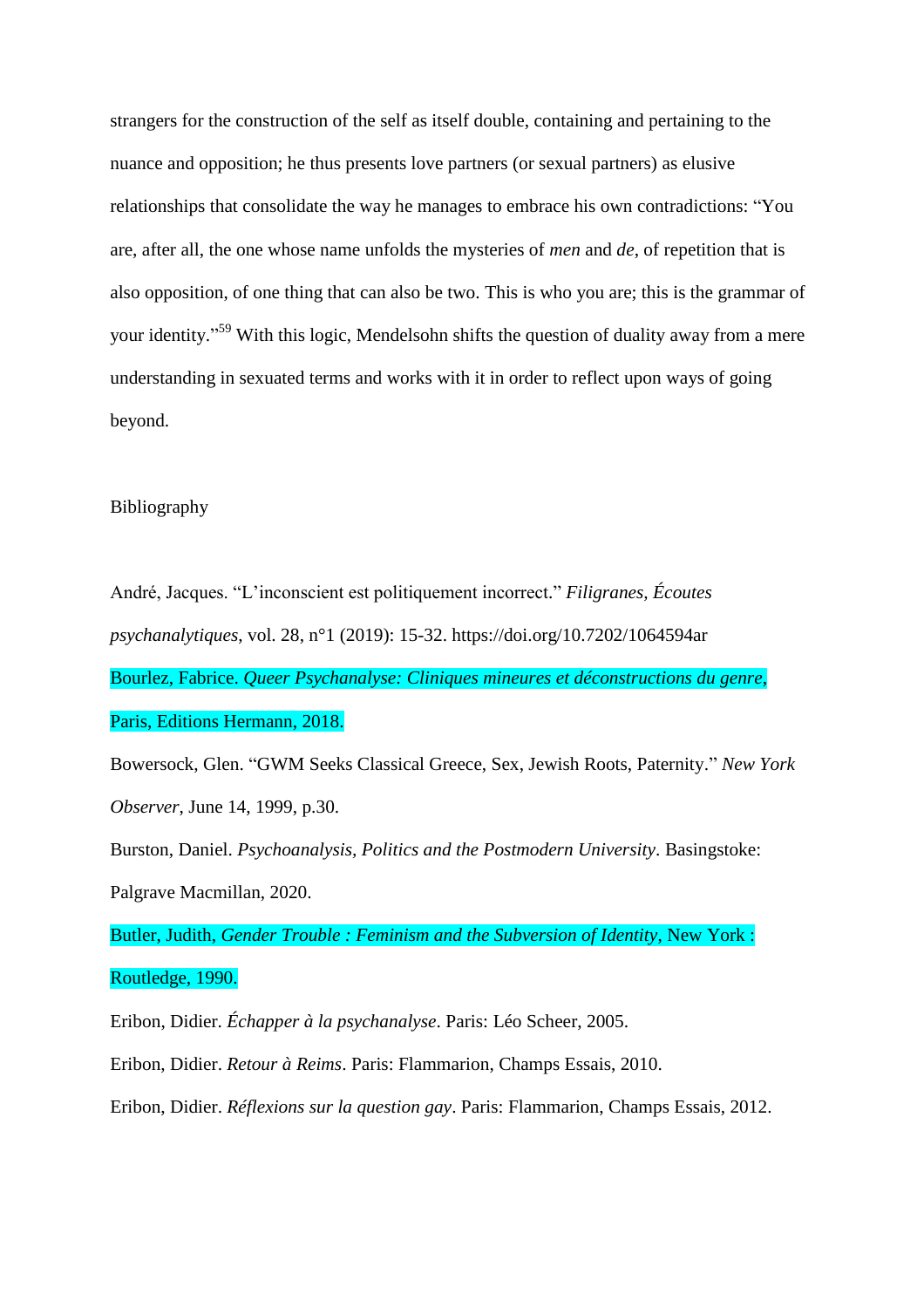Eribon, Didier. *Théories de la littérature*, *système du genre et verdicts sexuels*. Paris: Presses Universitaires de France, 2015.

Freud Sigmund. *La vie sexuelle*. Paris: Presses Universitaires de France, 1969 [1908-1931]. Freud Sigmund. *Trois essais sur la théorie sexuelle,* Paris, Gallimard, Idées NRF, 1962 (1905 for first edition in German).

Lacan, Jacques. *Le séminaire,* Livre VI, *Le désir et son interprétation* (1958-1959), edited by Jaques-Alain Miller. Paris: Éditions de la Martinière*,* 2013.

Lacan, Jacques. *Le séminaire*, Livre XI, *Les quatre concepts fondamentaux de la* 

*psychanalyse* (1963-64), edited by Jacques-Alain Miller. Paris: Éditions du Seuil, 1973.

Lacan, Jacques. *Le séminaire,* Livre XX*, Encore* (1972-73), edited by Jacques-Alain Miller.

Paris: Éditions du Seuil, 1975.

Lejeune, Philippe. *Le pacte autobiographique*. Paris: Seuil, 1975.

Maleval, Jean-Claude. "Le regard, objet de la pulsion scopique." In *Les fondamentaux de la* 

*psychanalyse lacanienne*, edited by Laetitia Jodeau-Belle and Laurent Ottavi, 175-184.

Rennes: Presses Universitaires de Rennes, 2010.

Mendelsohn, Daniel. *The Elusive Embrace*. *Desire and the Riddle of Identity*, New York: Vintage, 2000.

Mendelsohn, Daniel. "A Critic's Manifesto." *New Yorker*, August 28, 2012.

<https://www.newyorker.com/books/page-turner/a-critics-manifesto>

Mendelsohn, Daniel. "Daniel Mendelsohn: By the Book." *New York Times*, January 4, 2018. <https://www.nytimes.com/2018/01/04/books/review/daniel-mendelsohn-by-the-book.html>

Mendelsohn, Daniel. "Critical Thinking #4: Daniel Mendelsohn." Interview by David Wolf.

*The Prospect*, December 5, 2013.

<https://www.prospectmagazine.co.uk/magazine/critical-thinking-interview-daniel-mendelsohn>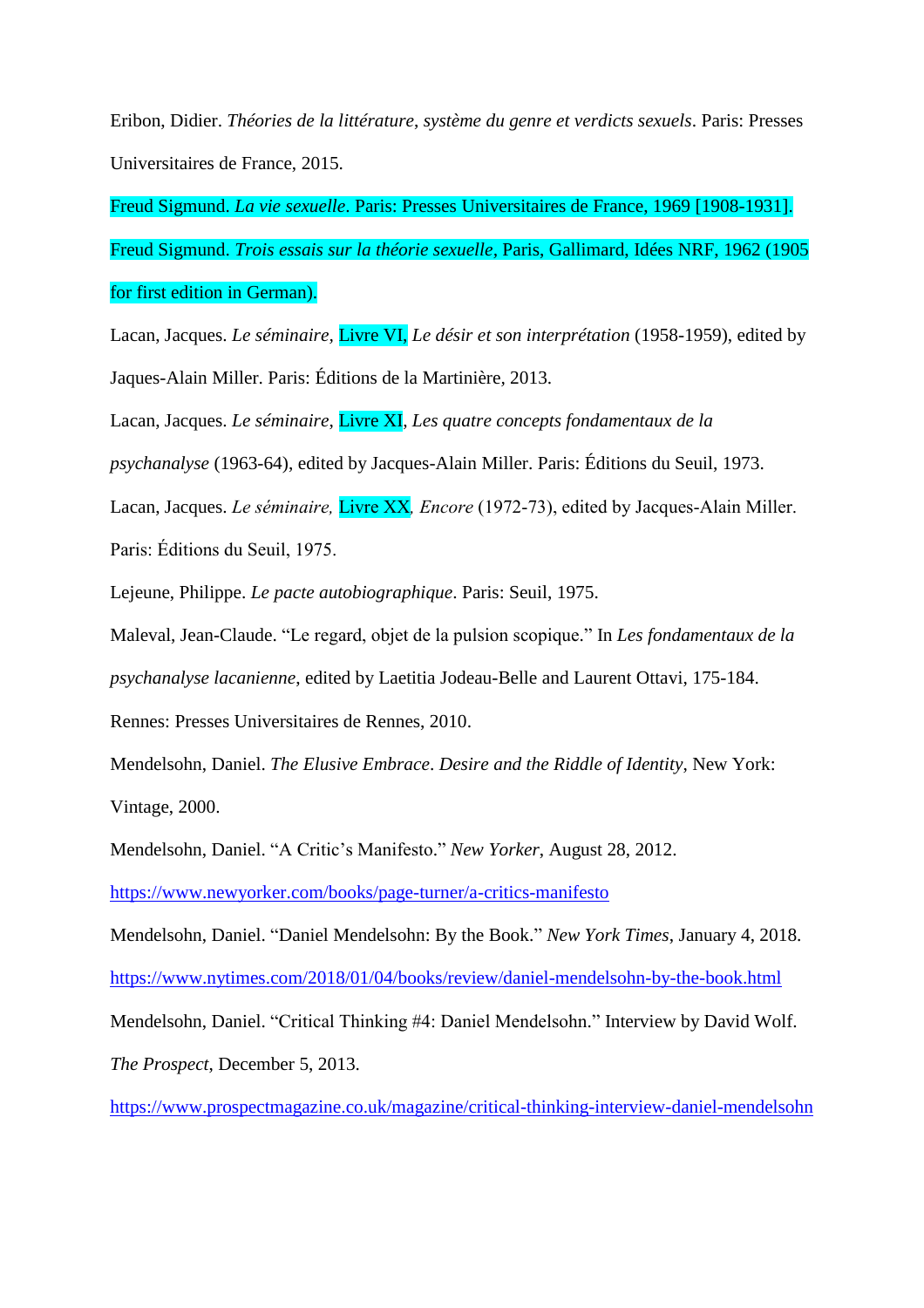Mendelsohn, Daniel. "The Discovery of Oneself: An Interview with Daniel Mendelsohn."

Interview by Kholer, Ioanna*. Paris Review*, July 1, 2014.

[https://www.theparisreview.org/blog/2014/07/01/the-discovery-of-oneself-an-interview-with-](https://www.theparisreview.org/blog/2014/07/01/the-discovery-of-oneself-an-interview-with-daniel-mendelsohn/)

[daniel-mendelsohn/](https://www.theparisreview.org/blog/2014/07/01/the-discovery-of-oneself-an-interview-with-daniel-mendelsohn/)

<sup>17</sup> Mendelsohn, *The Elusive Embrace*, 5-6.

<sup>19</sup> Mendelsohn, *The Elusive Embrace*, 27.

<sup>20</sup> Mendelsohn, *The Elusive Embrace*, 11.

 1 Philippe Lejeune, *Le pacte autobiographique* (Paris: Seuil, 1975).

<sup>2</sup> Daniel Mendelsohn, *The Elusive Embrace. Desire and the Riddle of Identity* (New York: Vintage, 2000), 31.

<sup>3</sup> Daniel Mendelsohn, "Daniel Mendelsohn: By the Book," *The New York Times*, January 4, 2018.

<sup>4</sup> Daniel Mendelsohn, "Critical Thinking #4: Daniel Mendelsohn," interview by David Wolf, *The Prospect*, December 5, 2013.

<sup>5</sup> Glen Bowerscock, "GWM Seeks Classical Greece, Sex, Jewish Roots, Paternity," *Observer*, June 14, 1999, p.30.

 $6$  Mendelsohn's autobiographical elements in his works can be found in most texts, but more recently in *An Odyssey. A Father, a Son and an Epic* (London: William Collins, 2017).

<sup>7</sup> See Didier Eribon, Judith Butler, or Fabrice Bourlez.

<sup>8</sup> Jacques André, "L'inconscient est politiquement incorrect," *Filigranes, Écoutes psychanalytiques*, vol. 28, n°1, 2019, 15-32.

<sup>&</sup>lt;sup>9</sup> Jacques Lacan, *Le séminaire,* Livre XX, *Encore* (1972-73), edited by Jacques-Alain Miller (Paris: Éditions du Seuil, 1975), p.39-48.

<sup>&</sup>lt;sup>10</sup> Mendelsohn, *The Elusive Embrace*, 135.

<sup>11</sup> Mendelsohn, *The Elusive Embrace*, 5.

<sup>12</sup> Mendelsohn, *The Elusive Embrace*, 118.

<sup>13</sup> Mendelsohn, *The Elusive Embrace*, 124.

<sup>14</sup> Mendelsohn, *The Elusive Embrace*, 30.

<sup>&</sup>lt;sup>15</sup> Perhaps it is worthwhile reminding readers here that Lacan's sexuation is based on the observation of the binaries inherent to unconscious principles and that the feminine position designates not the jouissance of women but the existence of a *jouissance* that is not entirely indexed on phallic *jouissance*. This subjective, unconscious position can be endorsed by men and women alike. Jacques Lacan, *Le séminaire,* Livre XX*, Encore*, p.73.

<sup>16</sup> Mendelsohn, *The Elusive Embrace*, 4.

<sup>18</sup> Mendelsohn, *The Elusive Embrace*, 11.

<sup>&</sup>lt;sup>21</sup>Daniel Mendelsohn, "The Discovery of Oneself: An Interview with Daniel Mendelsohn," interview by Ionna Kholer, *Paris Review*, July 1, 2014.

<sup>22</sup> Daniel Mendelsohn, "A Critic's Manifesto," *New Yorker*, August 28, 2012.

<sup>23</sup> Daniel Mendelsoh, "Critical Thinking #4: Daniel Mendelsohn,"interview by David Wolf, *Prospect*, December 5, 2013.

<sup>24</sup> Mendelsohn, *The Elusive Embrace*, 37.